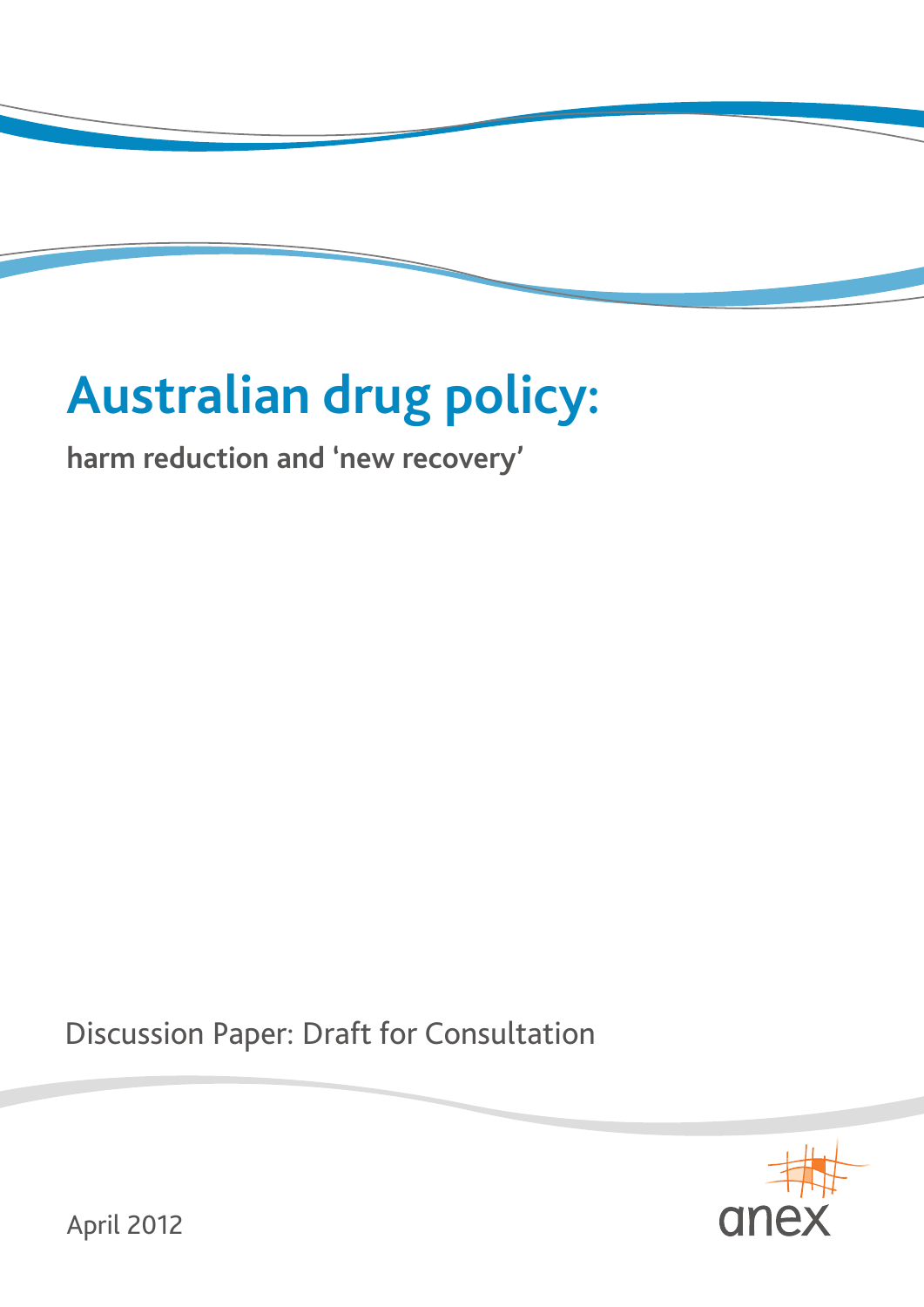Anex is a leading national voice in the public health sector. Since our inception as an independent, non-profit organisation in the 1990s, we have worked to increase understanding of, and improve responses to, the problems arising from the use of illicit drugs and the misuse of pharmaceuticals and alcohol.

Anex does not condone drug use, but strives to protect people from drug-related harm when they are at their most vulnerable.

#### **Anex Chief Patron**

Emeritus Professor Sir Gustav Nossal AC

#### **Anex Patrons**

Professor Margaret Hamilton AO The Hon. Justice Michael Kirby AC Emeritus Professor David Penington AC

#### **Correspondence**

Anex CEO Suite 1, Level 2, 600 Nicholson Street Fitzroy North VIC 3068 Australia Telephone: 61 3 9486 6399 Facsimile: 61 3 9486 7844 Email: info@anex.org.au Website: www.anex.org.au

Copyright © 2012 Anex

ISBN: 978-0-9808778-3-0

Recommended citation of this discussion paper: Anex (2012), Australian Drug Policy: harm reduction and 'new recovery' (Discussion Paper: Draft for Consultation). Anex, Melbourne, Australia.

Apart from any fair dealing for the purpose of private study, research, criticism, or review, as permitted under the Copyright Act 1968, no part of this publication may be reproduced by any process without permission. Inquiries should be made to the publisher, Anex.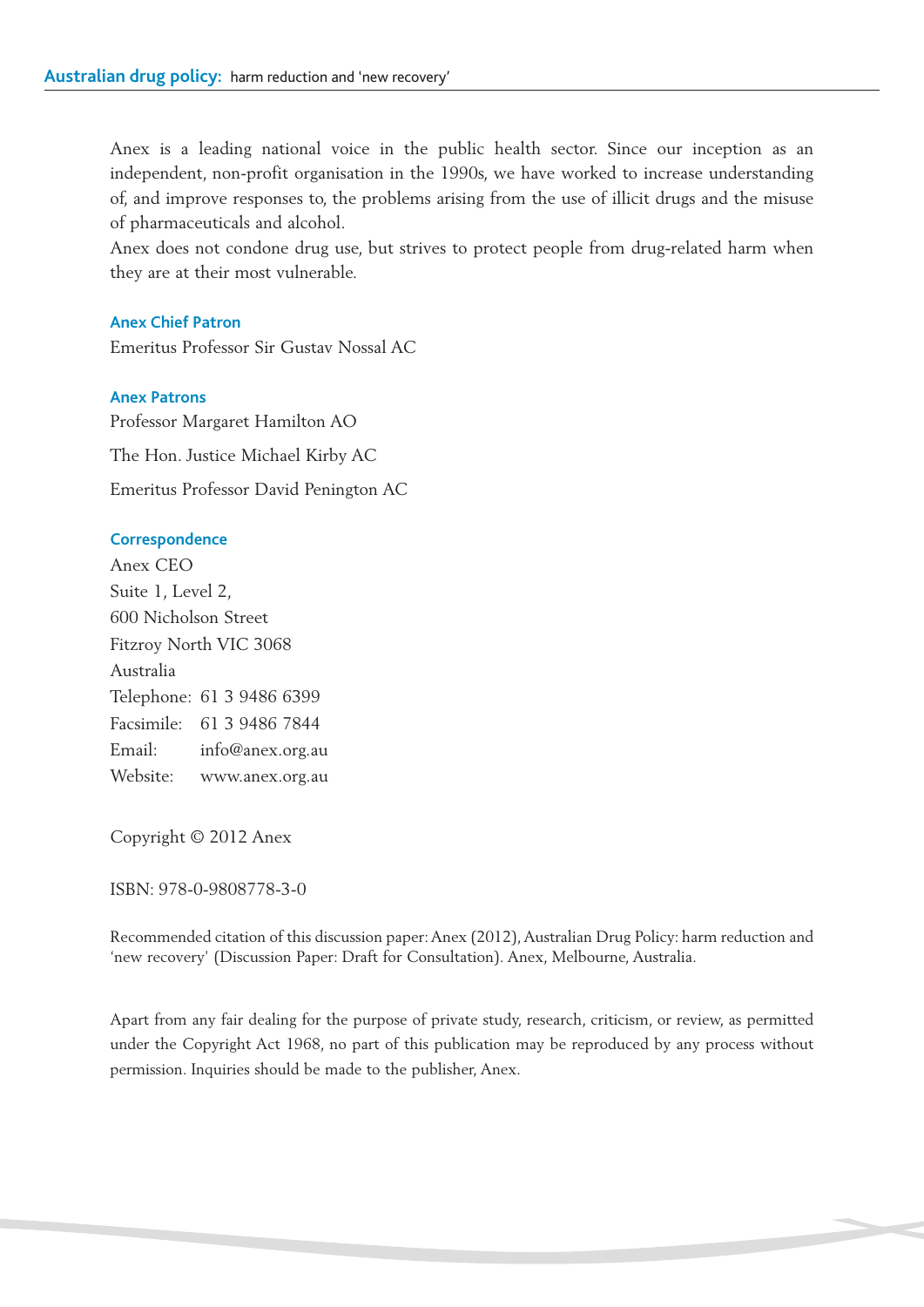# **Executive Summary**

The concept of "recovery" within alcohol and other drug treatment is far from new, and features in the demand reduction section of the Australian National Drugs Strategy.

Recent 'recovery-oriented systems of care' is a US-born concept that is shaping drug treatment policy in the United Kingdom, and is now in the early stages of being promoted in Australia. Leading proponents of the new recovery rhetoric do not claim it has a strong evidence base at the systems level.

Resourced properly, new recovery could build upon harm minimisation and harm reduction programs that have been so successful in Australia. Such programs have managed to control the spread of disease and have opened up opportunities for treatment, thus making a positive contribution to public health promotion in this country.

Recovery systems most prominently promoted in the US appear to now value some harm reduction interventions such as pharmacotherapy, but link its value to abstinence, including even from alcohol. It would be unpopular and counter-productive if that narrow United States conceptualisation of recovery processes and outcomes was to take hold in Australia.

If new recovery was to become an agreed strategy, it should only evolve over many years at the frontline. Transformation toward new recovery approaches would require large-scale investments.

A lesson from the United Kingdom is that the new recovery philosophy is driving policy, but no additional resources required for systems-level transformation are forthcoming. If that was to be replicated in Australia it would most likely be highly disruptive and create harm that our public health approach seeks to prevent.

New recovery recognises that interventions to combat complex behavioural difficulties need more holistic responses, and far better co-ordination of a range of government and community services, particularly at grass-roots levels.

Recovery pathways are contingent upon matters such as housing, work, access to education, child welfare, protection of vulnerable people, health services more generally and the ability to meaningfully participate in communities.

As such, to use an Australian colloquialism, if it is to be fairdinkum then it has to be far more than merely a re-badging of harm minimisation, which has served various governments and the community well for more than 25 years.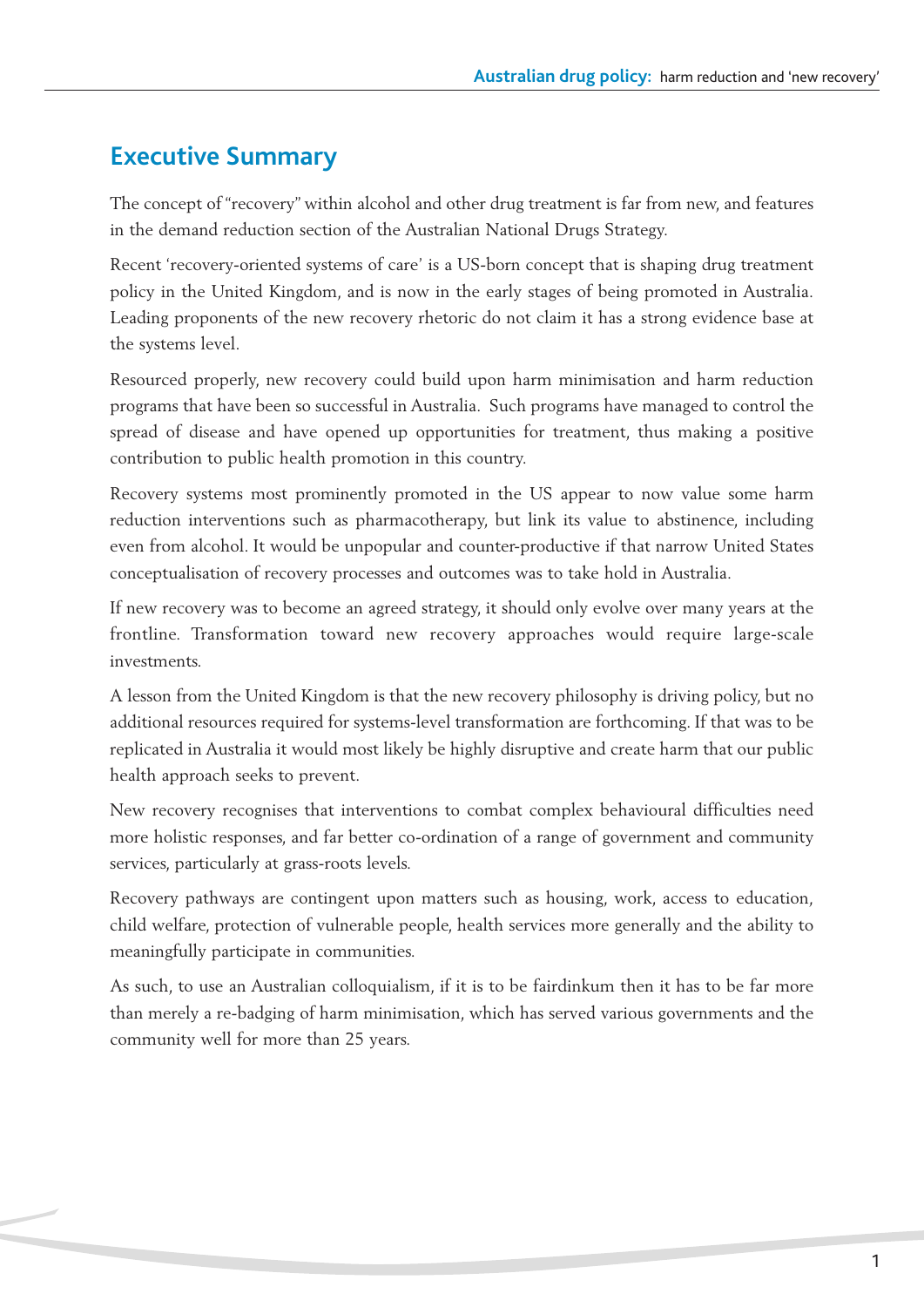*"Recovering addicts repay their debt to the community through acts of restitution, by returning to productive roles in their families and workplaces, and by putting resources into the community rather than taking resources out of the community. The recovery movement offers the challenge of redemptive service: 'You have been part of the problem; now be part of the solution!'" –* New recovery movement advocate William White [1].

## **Introduction**

Australia's national drug strategy is based on principles of harm minimisation. It stresses the importance of harm reduction as well as assisting people to "recover" from problematic alcohol and other drug use. Undefined, the term "recovery" appears throughout the document [2].

"Recovery" is an innocuous word. The Australian cricket team experiences recovery from a batting slump, economies go through recoveries from economic crises, a community experiences recovery following floods and political parties hope for recovery from poor polls. We barely notice the prolific use of the word.

The concept of "recovery" within alcohol and other drug treatment is far from new, with many vehicles claiming this as the aim over many decades and even as far back as at least the 19th century [3-7]. The emergent "new recovery" paradigm is more contemporary however [8]. It emerged in the mid-to-late 1990s, largely from the United States in areas such as Connecticut, Vermont and in Philadelphia under the auspices of the Department of Behavioural Health and Mental Retardation Services. The emergent concept of Recovery-Oriented Systems of Care (ROSC) is already associated with consumer- and carer-oriented mental health treatment and promotion [9-11].

New recovery is now becoming a more prominent part of the alcohol and drug treatment lexicon. Its exponents overtly describe it as a social movement. New recovery rhetoric is concerned with drug treatment and post-treatment outcomes, which in the Australian setting functions in the 'alcohol and other drugs' silos that also cover harm reduction.

"Recovery" is now official policy in the United Kingdom [12], including in Scotland [7]. In its recent "road map to recovery" statement, the UK Government stated that its "treatment system" would be based on three principles: wellbeing, citizenship, and freedom from dependence [12].

An atmosphere of budget cuts has established a context for concerns that this policy position could result in both an overall reduction in investment in the sector and a diversion of resources from the proven effectiveness of harm reduction principles and programs. It is notable that "harm reduction" as a term has been all but relegated to a footnote in the UK drugs strategy [13].

Associate Professor David Best, who established the United Kingdom Recovery Academy is one of the most prominent recovery-oriented research academics in the UK. He is now based at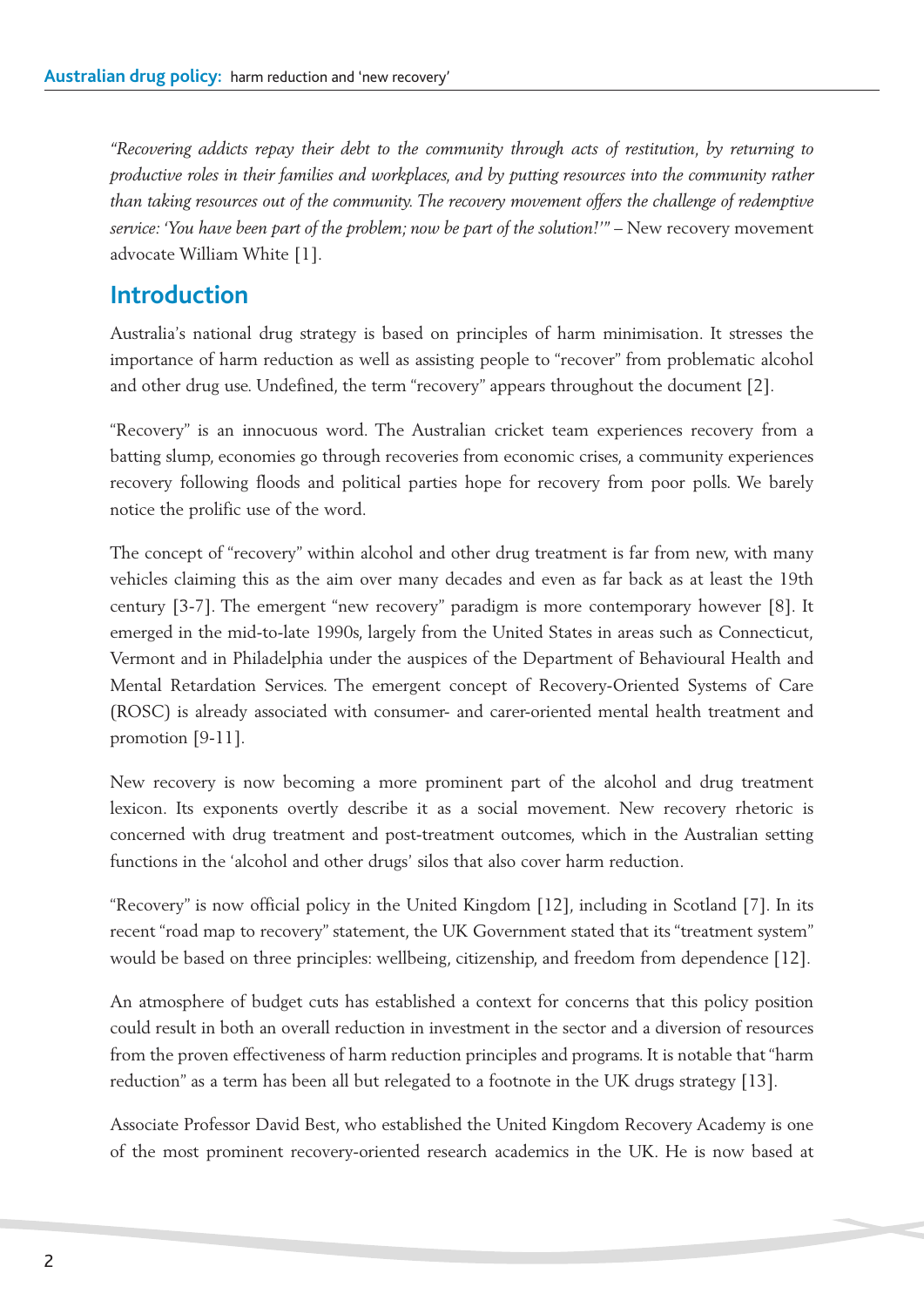Turning Point Alcohol and Drug Centre in Victoria, where he is promoting the new recovery paradigm and, with others, has also established a Recovery Academy in Australia.

Many stakeholders in the drug and alcohol sector are justifiably concerned that the new recovery approach may be at the expense of proven harm reduction measures, and the UK experience does not provide comfort on this score. For example, in February 2012 the UK Government announced that the strategy was for greater emphasis on individuals in treatment entering "Full Recovery", and while recognising that entire systems transformations will be required, did not commit extra funding that would be required to achieve the transformation [12].Within funding that is declining in real terms, 20 percent has been tied to a payment-by-results system in which services may receive payment for people who complete treatment and do not re-present for at least six months.

Stakeholders in the harm minimisation sector have voiced major concerns about the emphasis on "new recovery" creeping into Australia's public health approach to alcohol and drugs.

The Australian National Council on Drugs (ANCD) recently sponsored and promoted a United States 'new recovery' advocate to Australia for a speaking tour. At least one Australian state, Victoria, appears to be moving toward a drug and alcohol system that places more emphasis on recovery. This is evident in the Victorian Government's development of its Whole of Government Alcohol and Drug Strategy [14: 13].

It is clear that in Australia a period of increasing budget austerity on the part of all governments lies ahead. It can be expected that all opportunities to reduce public expenditure will be carefully examined by governments over the next few years.

The policy directions mentioned above may also make embracing of the new recovery agenda by governments more likely than may be the case in a less austere climate. The combined effect of these forces is to expose effective harm reduction policies and programs to a risk of de-emphasis and diversion of existing resources (to new recovery, or simply to budget savings).

Any shift toward new recovery paradigms as organisational principles in Australia must reflect our various alcohol and other drug policy frameworks, our history, values, our socio-economic realities and of course our culture. These are distinct from the United States and the United Kingdom from where the paradigm is being imported.

It is therefore timely to initiate an informed debate, one that takes what has emerged in other countries and considers how it may apply throughout Australia's various – and changing – community welfare and health structures.Already in Australia there is considerable concern that the new recovery paradigm is a cloak for abstinence-only agendas. Without clarification of this in the Australian setting there is a distinct possibility that the emergence of the rhetoric, and application of it at policy levels, will be highly polarising. Examination of this issue is therefore warranted.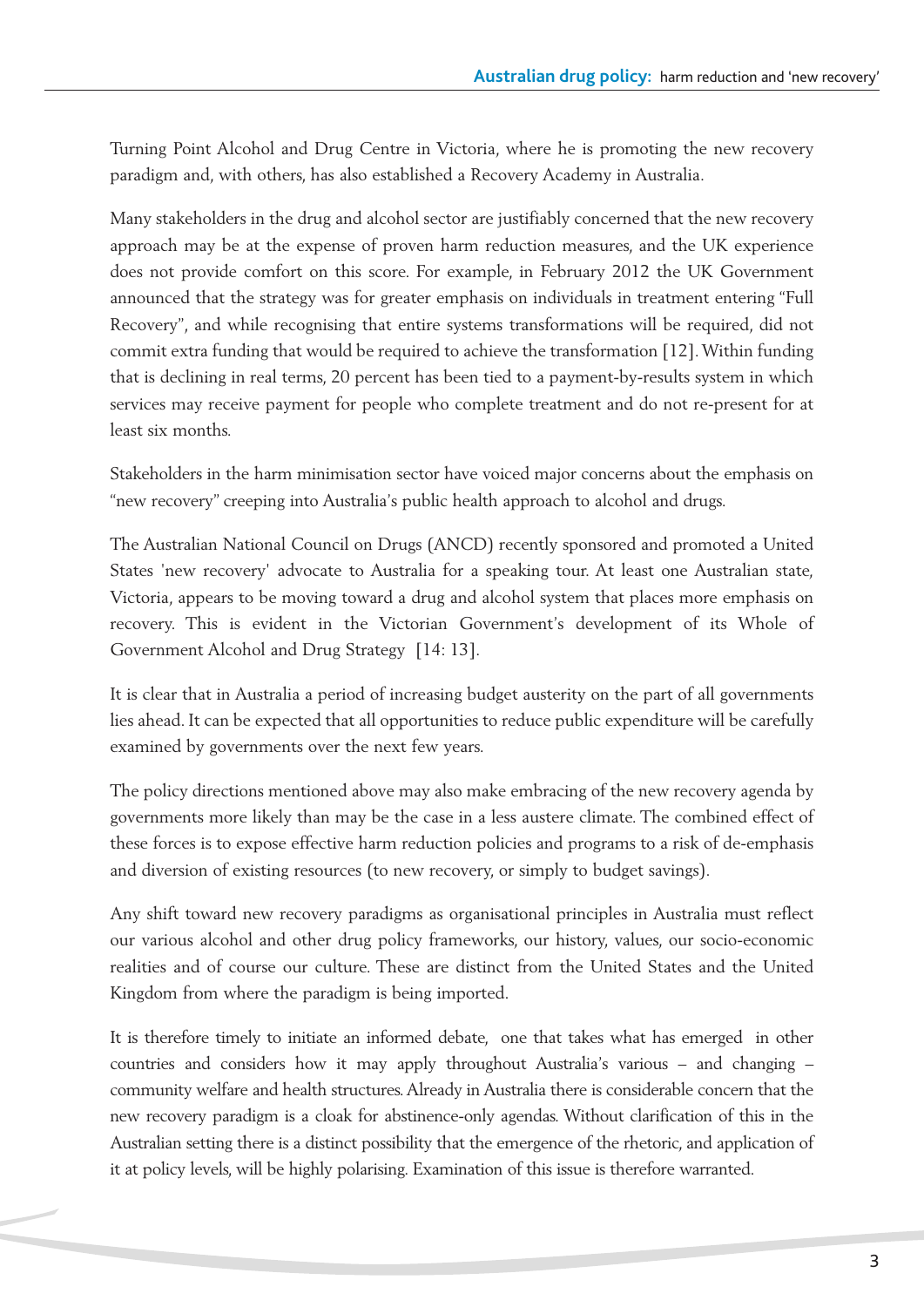### **What does 'new recovery' mean?**

Not all people who use alcohol and or illicit drugs need assistance. Some function with occasional to frequent consumption and do not feel they have issues from which they need to "recover".This is particularly the case with alcohol where social norms in most countries do not perceive moderate and responsible alcohol consumption to be problematic. Conversely, while a range of views exist, it is reasonable to suggest that the prevailing view in most societies is to regard any use of illicit drugs as problematic in one way or another.

New recovery advocates state that "Recovery Management" and "Recovery-Oriented Systems of Care" (ROSC) are best suited to people with severe, chronic Alcohol or Other Drug (AOD) problems and who possess limited "recovery assets and resources" [6: 306]. This establishes that in theory at least, the new recovery paradigm is primarily concerned with people seeking, and willing, to begin a recovery "journey" rather than those who are, for whatever reason, not at that stage.

A stand-out feature of the new recovery paradigm is a claim to be an evolution of the pathologybased acute illness/care model, to one viewing substance addiction as a chronic illness and therefore requiring a sustained care framework. With less emphasis on acute interventions, it encourages "addiction treatment services to provide pre-recovery identification and engagement, recovery initiation and stabilisation, long-term recovery maintenance and quality of life enhancement for individuals and families" [9].

Debate amongst the new recovery movement, particularly in the United States, has displayed some difficulty with the question of whether or not abstinence is a pre-requisite for a person being considered as being in recovery or having recovered [15].

The Betty Ford Institute (BFI) has been influential in the shaping of the new recovery movement in the United States. Perhaps not surprisingly given its history, in 2007 the Institute wrote:

"recovery from substance dependence is a voluntarily maintained lifestyle characterised by *sobriety*, personal health, and citizenship" [16: emphasis added].

BFI revisited the issue in 2009 and reaffirmed the position that sobriety is complete abstinence [17]. Prominent new recovery activist and writer William White considers this to have critically restrictive implications for what has been described as Recovery-Oriented Methadone Maintenance (ROMM) [18].

A more detailed *proposed* definition of recovery has been put forward as "the experience (a process and a sustained status) through which individuals, families, and communities impacted by severe alcohol and other drug (AOD) problems utilise internal and external resources to voluntarily resolve these problems, heal the wounds inflicted by AOD-related problems, actively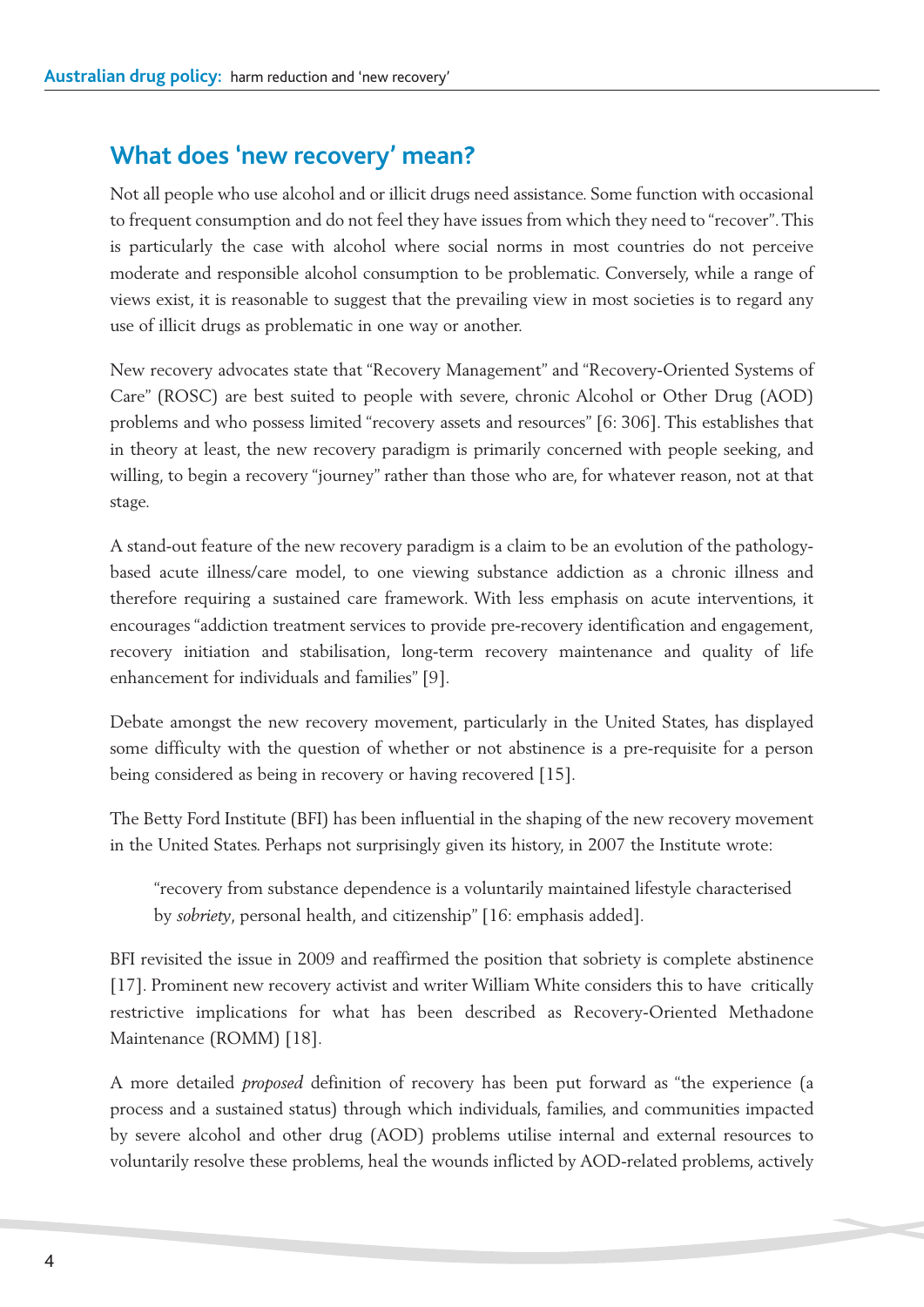manage their continued vulnerability to such problems, and develop a healthy, productive, and meaningful life" [19: 236].

One of the most commonly referred to examples of a recovery- oriented community-based network evolution comes from the Connecticut Community for Addiction Recovery (CCAR). Founders and participants wrestled with attempted definitions, wondering "Is abstinence a requirement? What about medication? What about methadone? Should there be an amount of clean time required for participation and/or membership?" [20].

Finally, they concluded that "you are in recovery if you say you are."That very open and inclusive quasi-definition is, however, not yet reflected in the prevailing mainstream new recovery paradigm. In the United States, from where this paradigm is still being driven, an emphasis on abstinence remains evident.

## **How comprehensive is the new recovery evidence base?**

Effective public policy should be based on evidence.This is particularly the case in the field of illicit drug use because of its susceptibility to fear-based exploitation. It is standard procedure in health policy for new drugs or treatment regimes to be tested against simple criteria such as safety, and effectiveness.

Writing in 2000, White pointed to the paucity of evidence about what constitutes recovery journeys:

"We know a great deal about addiction and that body of knowledge grows daily, but we know very little about recovery.We have elaborate systems to measure the incidence and prevalence of AOD use, and AOD problems, but virtually no comparable systems that can tell us the number or characteristics of those who have found enduring solutions to these problems.We study the status of people a few months or a few years following a treatment episode, while we know virtually nothing about people whose recovery is measured not in weeks or months but in decades" [1].

Eleven years later, he restated that the effectiveness of recovery-oriented treatment systems was not yet supported by evidence beyond small-scale local case studies [6]. It is apparent therefore, that at the services systems and overarching policy level, new recovery remains an unproven aspiration [7: 8, 21].

For example, a 2009 review of the evidence by the United States' Substance Abuse and Mental Health Services Administration claimed "the literature is scant". It states:

"Although States and communities are implementing a variety of services and activities to create recovery-oriented systems, there is minimal research in peer-reviewed journals that examines the framework and the effectiveness and outcomes of this framework" [11].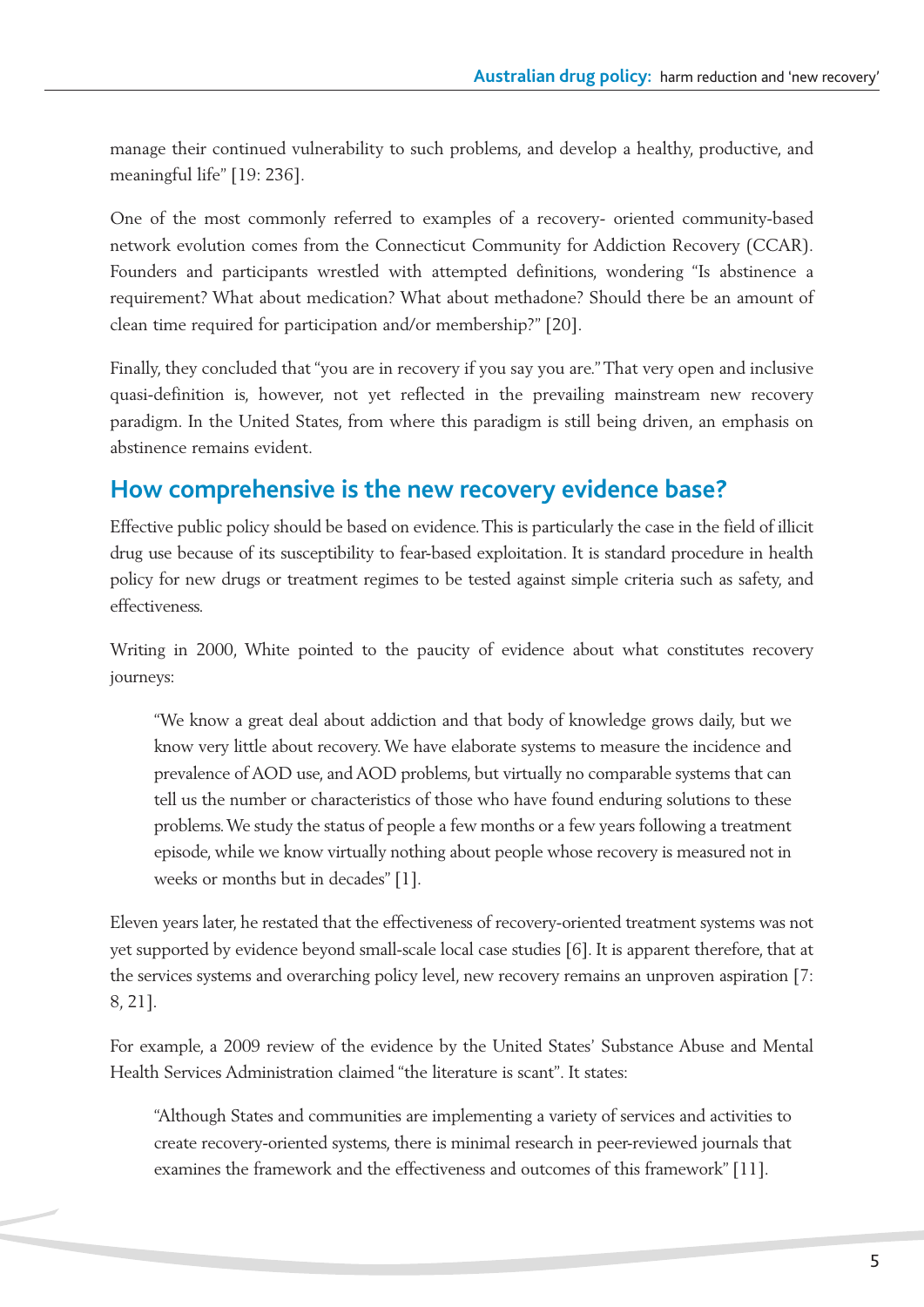In preparation for a 2009 symposium to address a lack of scientific rigour behind the new recovery movement, Laudet said long-term recovery was virtually uncharted territory."How can we effectively promote something we poorly understand and have not adequately examined?" [22].

Australians should reflect on this when considering wholesale or even cosmetic shifts toward adopting the new recovery agenda. A review of recovery literature conducted for the Scottish Government published in 2010 concluded there was little UK-based research:

"The international evidence base on recovery is limited by three factors: 1) much of the evidence is dated; 2) much of it is based on alcohol rather than illicit drugs; and 3) almost all the evidence originates from the United States" [7].

Even though "new recovery" has become official treatment system mantra and policy in the UK, there are no agreed standards or metrics by which to measure its failure or effectiveness [23].

This contrasts with the evidence base for the effectiveness of harm reduction programs. For example, the value of NSPs is proven [24, 25]. A large body of peer-reviewed studies have repeatedly demonstrated the health and subsequent economic benefits of such programs to be safe, and most certainly effective [24]. Beyond their communicable disease role, the NSPs provide the most frequented interface with current injecting drug users not in treatment and so provide a cornerstone for evidence-based funding and program enhancement.

# **Search for consensus**

There is a view that it is not necessary to canvass potential definitions for an Australian understanding of new recovery rhetoric as it applies to the alcohol and other drug sector. The newly created Victorian-based Recovery Academy is promoting the minority Connecticut Community for Addiction Recovery view of "if you say you are you are". While that may be a valid conceptual endpoint, it is inconsistent with the Australian practice of clear, and evolving, definitions.Avoiding clarity, definitions or principles is also out-of-step with what those in alcohol and other drug policy and practice are currently seeking.

Definitional imprecision presents risk for Australia's long-established harm minimisation system, (including the pillar of harm reduction). A lack of clarity generates a consequential degree of "wriggle room" for policy and decision makers to generate poorly thought through policy resulting in sub-optimal program outcomes, generating poorly targeted cost shifting and cutting opportunities potentially in tandem with political populism. No one can carefully consider an amorphous "new recovery", but evidence-based policy making requires rigorous conceptual clarity.

The United Kingdom Recovery Federation has developed a consensus position which reflects the "if you say you are" self-determinative spirit [26]. It includes the following statements: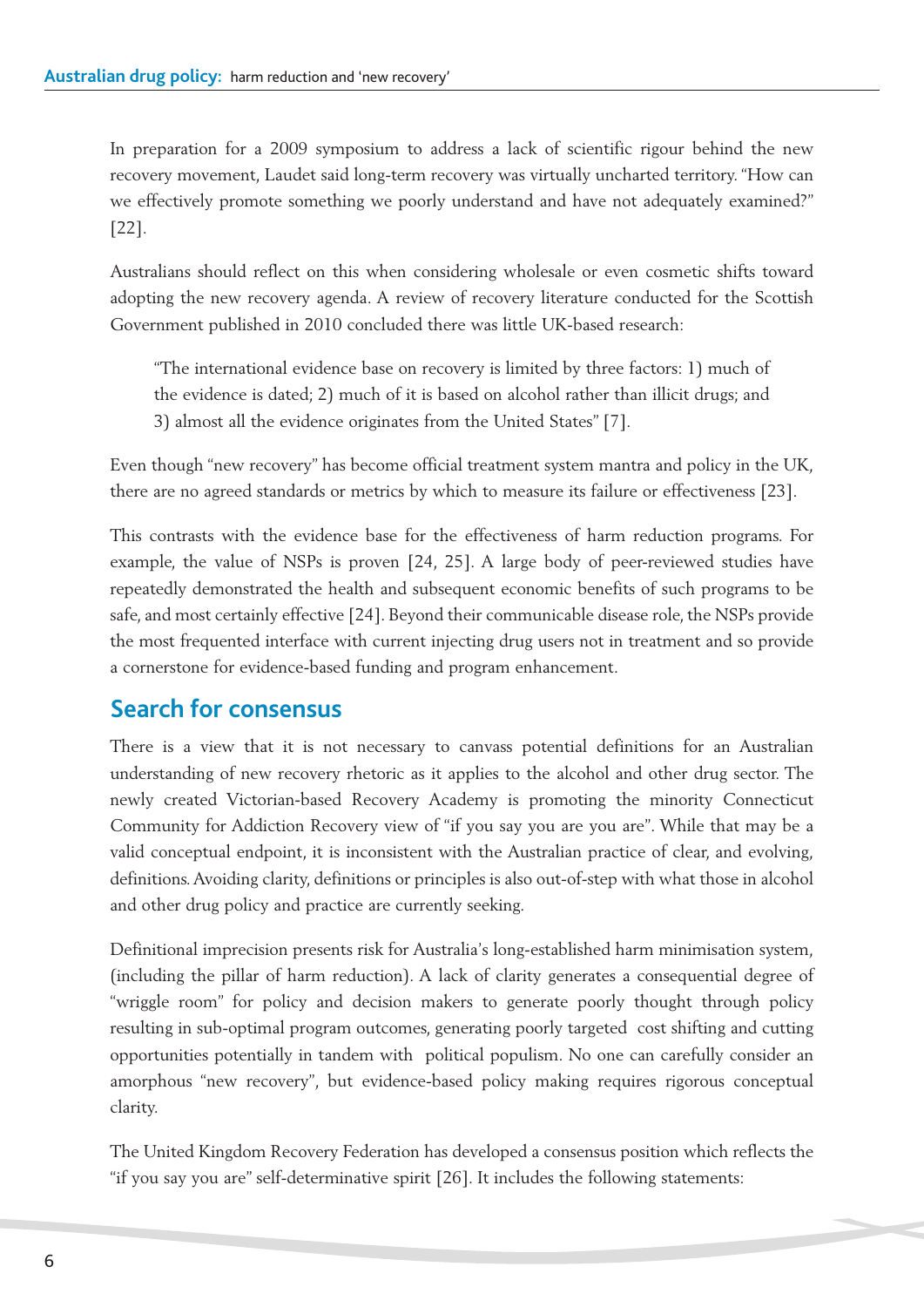- 1. Recovery transcends, whilst embracing, harm reduction and abstinence-based approaches and does not seek to be prescriptive.
- 2. Recovery exists on a continuum of improved health and well-being.
- 3. There are many pathways to Recovery and no individual, community or organisation has the right to claim ownership of the 'right pathway.'
- 4. Recovery involves a continual process of change and self-redefinition for individuals, families, organisations and communities.
- 5. Recovery is supported by peers, families and allies within communities.
- 6. Recovery lies within individuals, families and communities and is self directed and empowering.
- 7. Recovery lies within our 'connectedness' to others, is holistic and has many cultural dimensions.
- 8. Recovery involves the personal, cultural and structural recognition of the need for participative change, transformation and the building of recovery capital.

The United Kingdom Drug Policy Commission described the process of recovery as "voluntarilysustained control over substance use which maximises health and well-being and participation in the rights, roles and responsibilities of society" [26: 6].

In late 2011 the US Substance Abuse and Mental Health Services Administration (SAMHSA), following consultation, adopted the following "working definition" for both "mental disorders and substance use disorders": "a process of change through which individuals improve their health and wellness, live a self-directed life, and strive to reach their full potential" [27]. In March 2012 the working definition was amended to place greater emphasis on abstinence [28].

In summary, proponents of new recovery have struggled to define with any great precision exactly what it means. In the United States, which has the capacity to greatly shape international drug policy agendas, the reference to abstinence remains firmly within the mainstream conceptualisation of new recovery definitions.

# **Role of mutual aid groups and communities**

The new recovery paradigm emphasises that mutual aid groups are a vital and successful element for creating social environments to help people reduce and eliminate alcohol and other drug addiction. Alcoholics Anonymous is one prominent example. Mutual aid groups can take other forms such as Narcotics Anonymous and the trademarked SMART Recovery programs.

Sometimes referred to as Recovery Community Organisations (RCOs), they have been loosely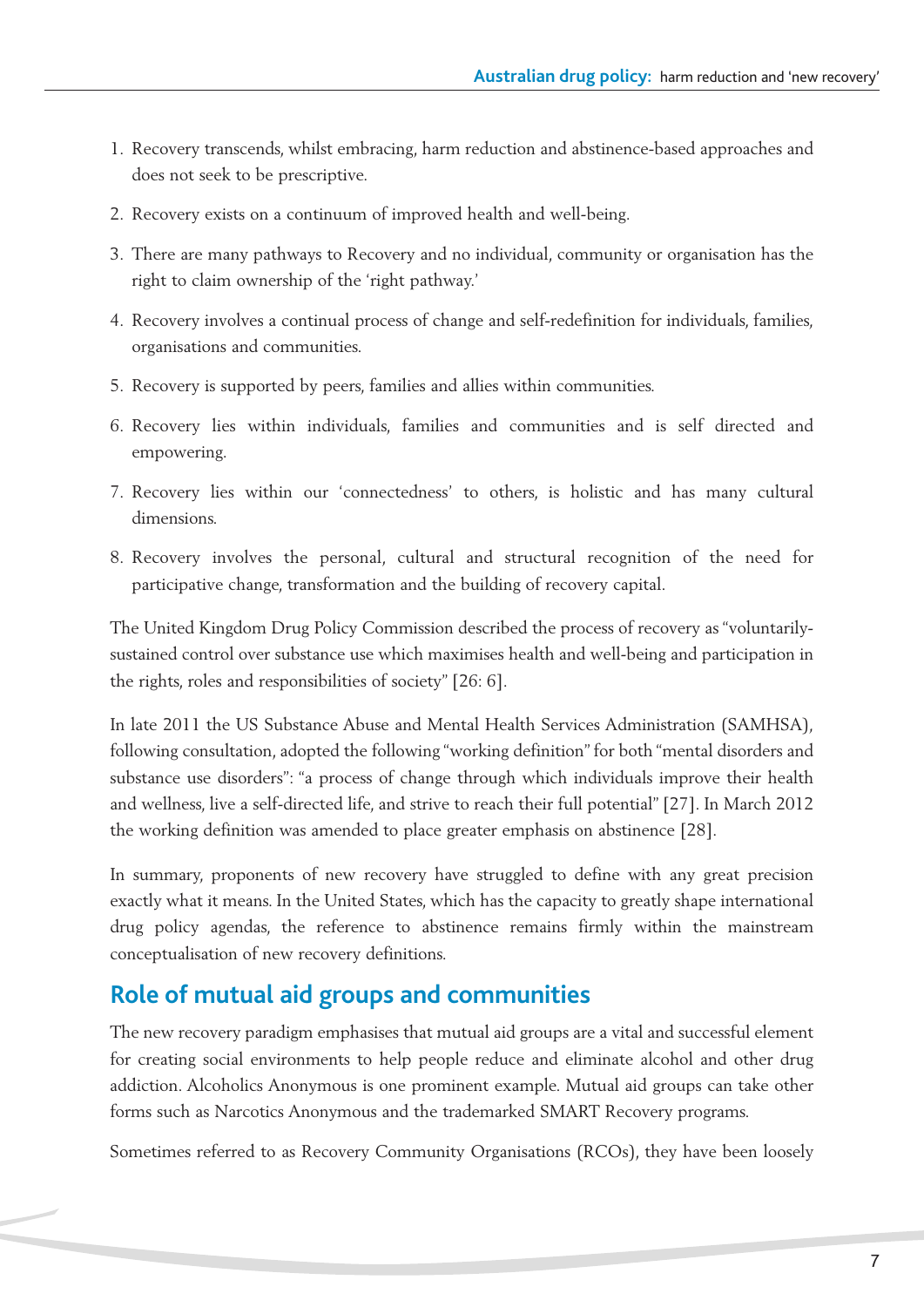defined as independent, non-profit organisations led and governed by representatives of local communities of recovery. They may organise policy advocacy, carry out recovery-focused community education and outreach programs, and/or provide peer-based support services [5, 6, 29-32].

The new recovery movement envisages the development and diffusion, in a contagion-like manner, of mutual aid groups. This has been visible in the UK over recent years. In 2004 White warned that if it became a "commercialised" system featuring "an ever-growing recovery support services industrial complex, this experiment will have failed horribly" [5]. Interestingly, the key new recovery advocates at this time in Australia are professionals working in the government funded drug treatment sector.

With a population of 302 million, it was estimated in 2007 that there were "more than 175", RCOs in the United States at the time [30], suggesting that new recovery rhetoric aside, scale remains a major challenge

#### **Where do harm reduction and new recovery sit in the Australian context?**

Australia has a well established, three-pillar approach to drug harm minimisation on which successive National Drugs Strategies have been based – supply, demand and harm reduction.

The National Drugs Strategy 2010-2015 includes:"support people to recover from dependence and reintegrate with the community [2]". Emergent new recovery-oriented care and treatment principles would most clearly align with the "demand reduction" pillar.

Recovery-oriented measures may also be in accordance with harm reduction given that reducing drug injection frequency, as well as temporary or permanent cessation of illicit drug use (abstinence) also reduces the risk of contracting a blood borne virus [33]. In its position statement Harm Reduction International (formerly International Harm Reduction Association) explicitly acknowledges that abstinence is a desirable option:

"The objective of harm reduction in a specific context can often be arranged in a hierarchy with the more feasible options at one end (e.g. measures to keep people healthy) and less feasible but desirable options at the other end.Abstinence can be considered a difficult to achieve but desirable option for harm reduction in such a hierarchy" [34].

As of 2010 there were an estimated 46,000 people on some form of opioid replacement/substitution pharmacotherapy in Australia [35]. Can people participating in such programs to either reduce or cease illicit opioid use, be considered to be in recovery within the emergent new paradigm?

A prolific and influential advocate associated with the emergent recovery agenda is US writer William White, who was once of the view that methadone clients were outside the definition of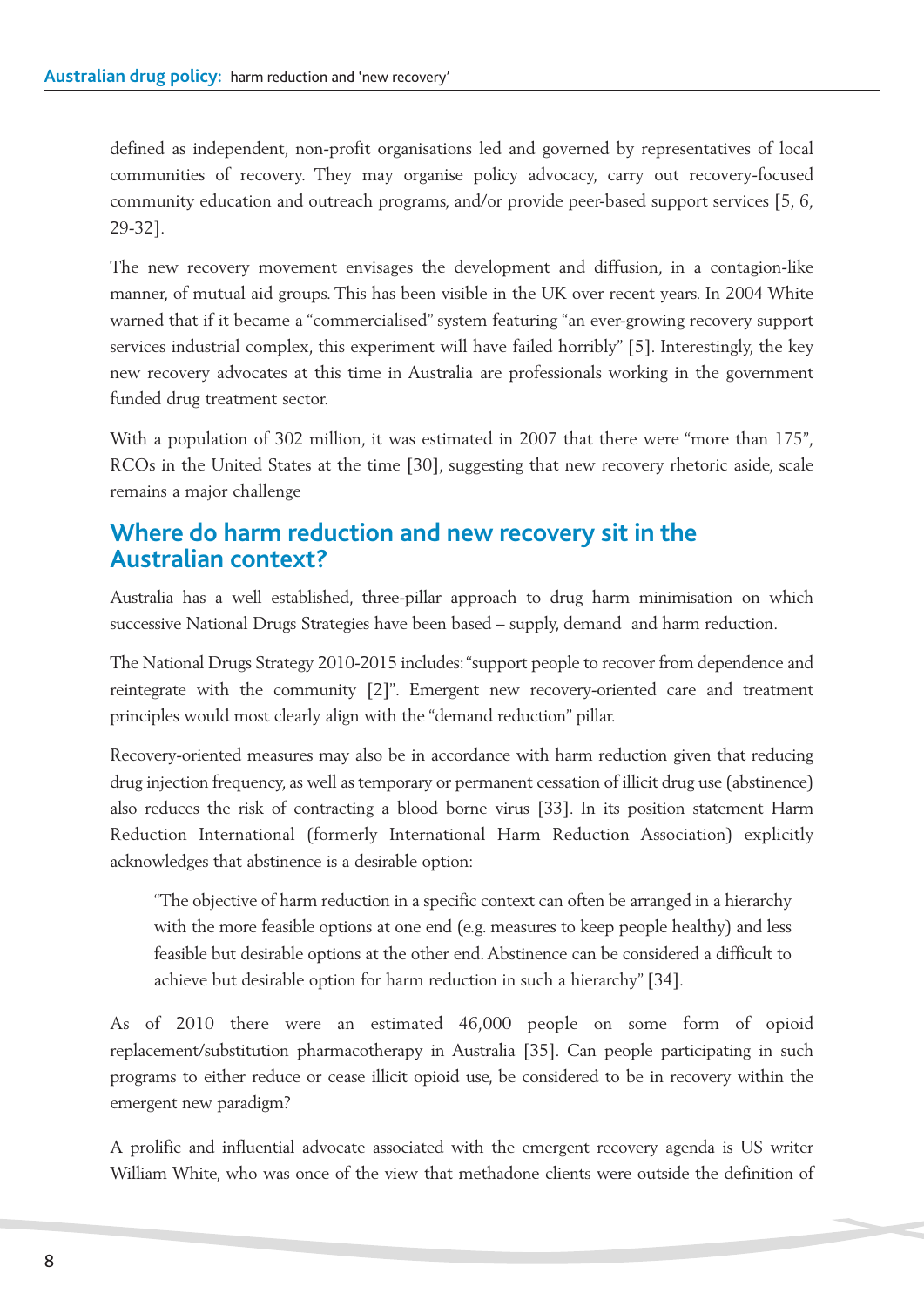recovery. He is now clear that new recovery paradigms can and should include people on pharmacotherapy [36], stating that "denying medically and socially stabilised methadone patients the status of recovery is a particularly stigmatising consequence" [1]. He suggests a term which is now emerging as part of the recovery discourse, "medication-assisted recovery" [37], and more recently, Recovery-Oriented Methadone Maintenance (ROMM) [18].

White warns recovery activists, and mutual aid groups, against creating a form of elitism in which people on pharmacotherapy were seen as"less than full members of local recovery communities" [37].

While the recovery movement in the US now appears to endorse pharmacotherapy, intense debate has occurred for many years as to whether or not people stabilised on methadone were genuinely in recovery [15]. White now argues they *can* be welcomed into the recovery community, but in doing so, repeats the criterion that "methadone maintenance" "helps the patient abstain from the use of alcohol and other intoxicating drugs" [18: VI]. This again underscores the continuing undertone of abstinence in the debate.

Under this scenario, which is firmly in line with the BFI consensus position, it would effectively mean that a person who has been stable on pharmacotherapy for 10 years, and had not used any other illicit drug or licit drug for non-medical purposes, but drinks alcohol (at any level) does not meet the first criterion for being in recovery or having recovered. Furthermore, a person who had been on methadone to become abstinent from heroin, and had consumed neither for 10 years, but who moderately drank alcohol, is also outside the BFI definition of what constitutes recovery.

Such a restrictive and arguably puritanical and discriminatory definition is the current position expressed in much of the US-based new recovery movement literature. It is distinctly at odds with Australia's mixed-methods approach to drug policy, and can be expected to be roundly criticised by the Australian public health community.

Various authors argue that harm reduction and recovery should not only co-exist in the policy and practice space, but are mutually complementary and enhance each other [see 38].

For instance, Neale argues that "harm reduction has a very important role to play when drug users say they want abstinence" and "the harm reduction field will likely find that it has more in common with abstinence-oriented services and the broader recovery agenda than it might otherwise have imagined" [39].

This is supported by Hunt, who told the 2011 International Harm Reduction Conference that, based upon developments and emerging concepts of recovery in the UK, "certainly the understanding of recovery that I had a few years ago should be put in the dustbin because it is foolish – it does not recognise a lot of the opportunities and possibilities that currently exist" [40].

Programs which provide injecting drug users with access to sterile needles and syringes, as well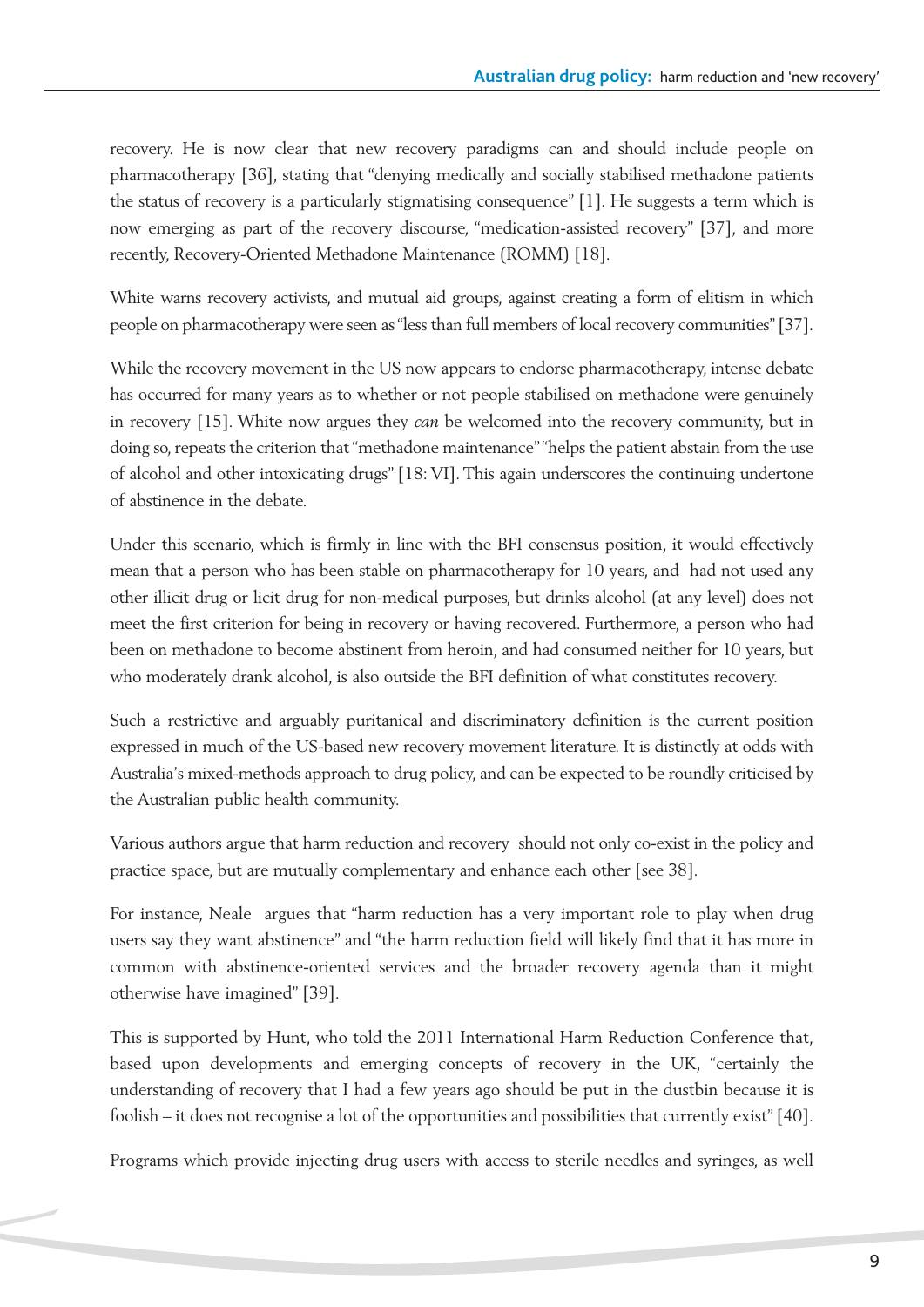as referrals to other health and social services, are a leading example of a harm reduction-based response and a vital element of harm minimisation.

While there has been little detailed consideration of where precisely needle and syringe programs sit within recovery-oriented paradigms, Best has stated that:

"there is nothing incompatible about harm reduction and recovery models … there is no incompatibility between needle exchanges or the provision of naloxone to prevent overdose fatality and the recovery agenda" [3: 139], and in addition, "harm reduction and recovery are predicated in the same basic principles of community-based interventions" [41].

It can clearly be seen that work by needle and syringe programs in reducing blood borne virus transmission risks, and making referrals to other social services, remains an important dimension of drug policies and practice. White lists "needle exchange programs" as a valid recovery component particularly as NSPs can have referral functions [9], and clearly states:

"my position has been pretty clear that the abstinence/harm reduction dichotomies/service silos are counterproductive and that all Recovery Management or Recovery-oriented Systems of Care sites need to integrate harm reduction, and all harm reduction strategies need to have recovery as a visible option" [42].

Pickard, who manages an established Australian recovery-oriented service, states that we should not:

"…think that recovery is only at the shiny end where people are publicly speaking about change transformation. That's fabulous, but there are also valuable recovery content in a person who is visiting a needle and syringe/primary health care service" … "particularly when able to also have some healthcare needs addressed" [43].

This view is echoed by prominent UK new recovery movement activist Stephen Bamber, who wrote that:

"The real-world benefits of NSPs are overwhelmingly positive. As a corollary of promoting harm reduction goals of safer using, stabilisation, and use-reduction, and without locking service users into restrictive and obstructive disciplinary treatment regimes, NSP engagement:

- Contributes to a better quality of life.
- Removes barriers to health care access.
- Promotes self-control and self-efficacy.
- Encourage autonomy and personal responsibility.
- Provides opportunities to increase knowledge and self-awareness.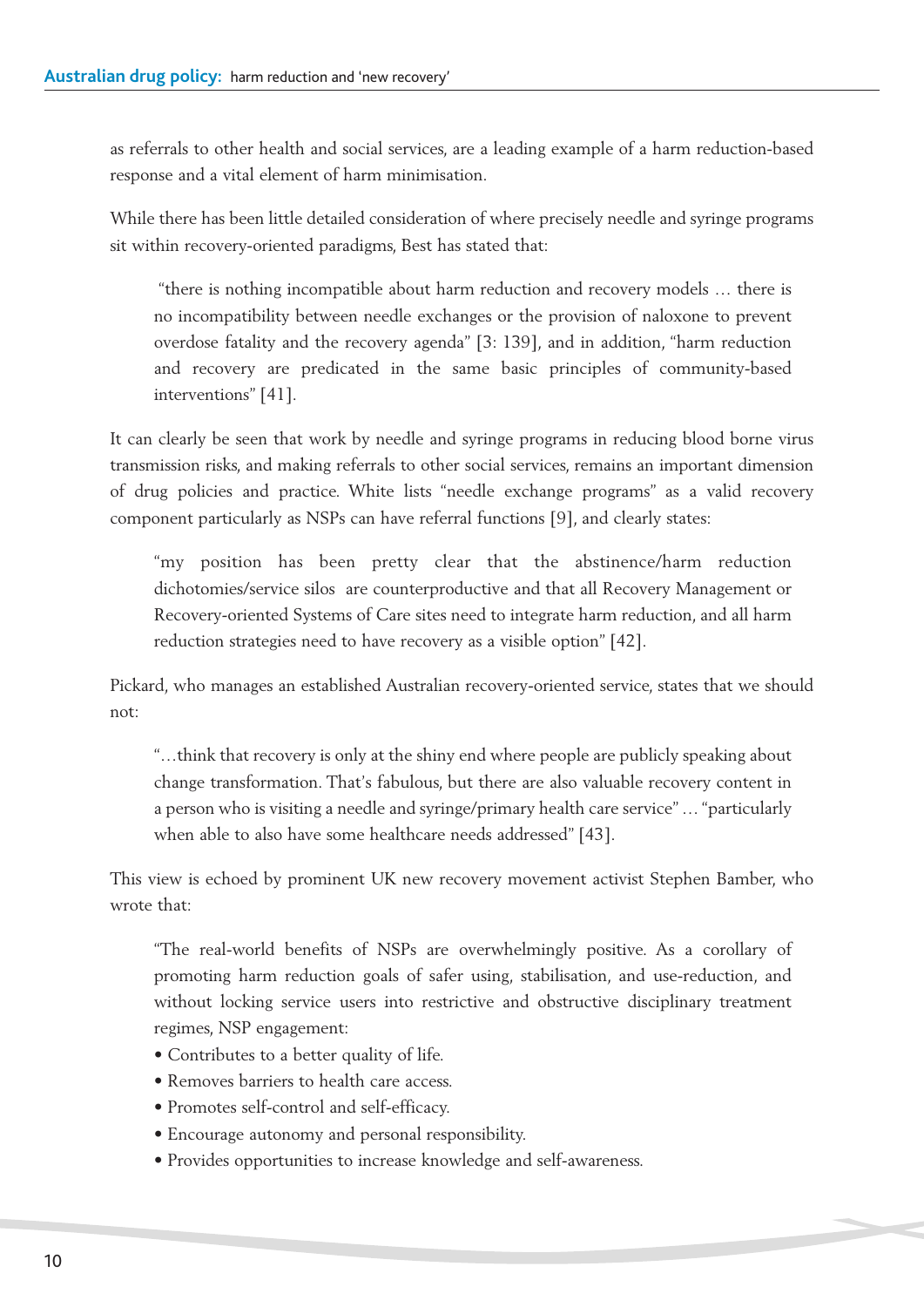Thus, NSPs are directly linked to key recovery-orientated goals in terms of facilitating the accumulation of vital recovery resources" [44].

We can conclude from the foregoing that, far from being at odds with the new recovery model, harm reduction policies and programs should be regarded as being in harmony with current thinking in the new recovery space. Harm reduction policy and programs should continue to feature in an integrated, coherent and effective response to the challenges of illicit drug and problematic alcohol use in Australian society.

#### **New recovery role model and HIV prevention performance**

Notwithstanding these indications that opinion leaders in the new recovery model readily conceive of the mutual complementarity with harm reduction programs, consideration of a US case study is cause for concern about the actual reality on the ground.

Connecticut is held up as a ROSC model by the new recovery movement [3, 23, 29]. According to the Connecticut Department of Health, it has an active outreach-based Drug Treatment Advocacy (DTA) program. The stated mission of the DTA program is to: "prevent the spread of the HIV/AIDS virus through intervention and facilitation of clients into drug treatment programs that lead to recovery" [45].

The Connecticut outreach workers are instructed to engage in motivational interviewing, coplanning on a client-by-client basis and to establish strong community partnership with relevant support services (eg: legal, housing, employment, job training etc) [45]. Connecticut HIV prevention outreach guidelines say "start where the client is: not all clients are ready for treatment".They then urge workers to "*motivate clients* to seek treatment: DTA should help clients address crises that may impede treatment" [45: emphasis added].

Most notably however, the DTA guidelines for HIV prevention amongst people who inject drugs make no reference to what are universally recognised as being essential to HIV prevention amongst those populations: interventions such as sterile needle provision, education on safer needle use and disposal, overdose avoidance, condom provision and health promotion more broadly [45].

An indication of where more conventional HIV prevention amongst injecting drug users is prioritised in a reportedly role-model new recovery-oriented health system is to consider its coverage and scale of sterile injecting equipment provision. The extent to which Connecticut practises needle exchange is an indicator of the degree to which the function of new recovery is complemented by harm reduction. The population of Connecticut is approximately 3.6 million. By comparison, the population of Queensland is approximately 4.6 million.

Connecticut has only four needle exchange sites [46]. People are 'enrolled' in a needle exchange program, and it is reported that 175,786 "syringes" were distributed for the 2009-2010 financial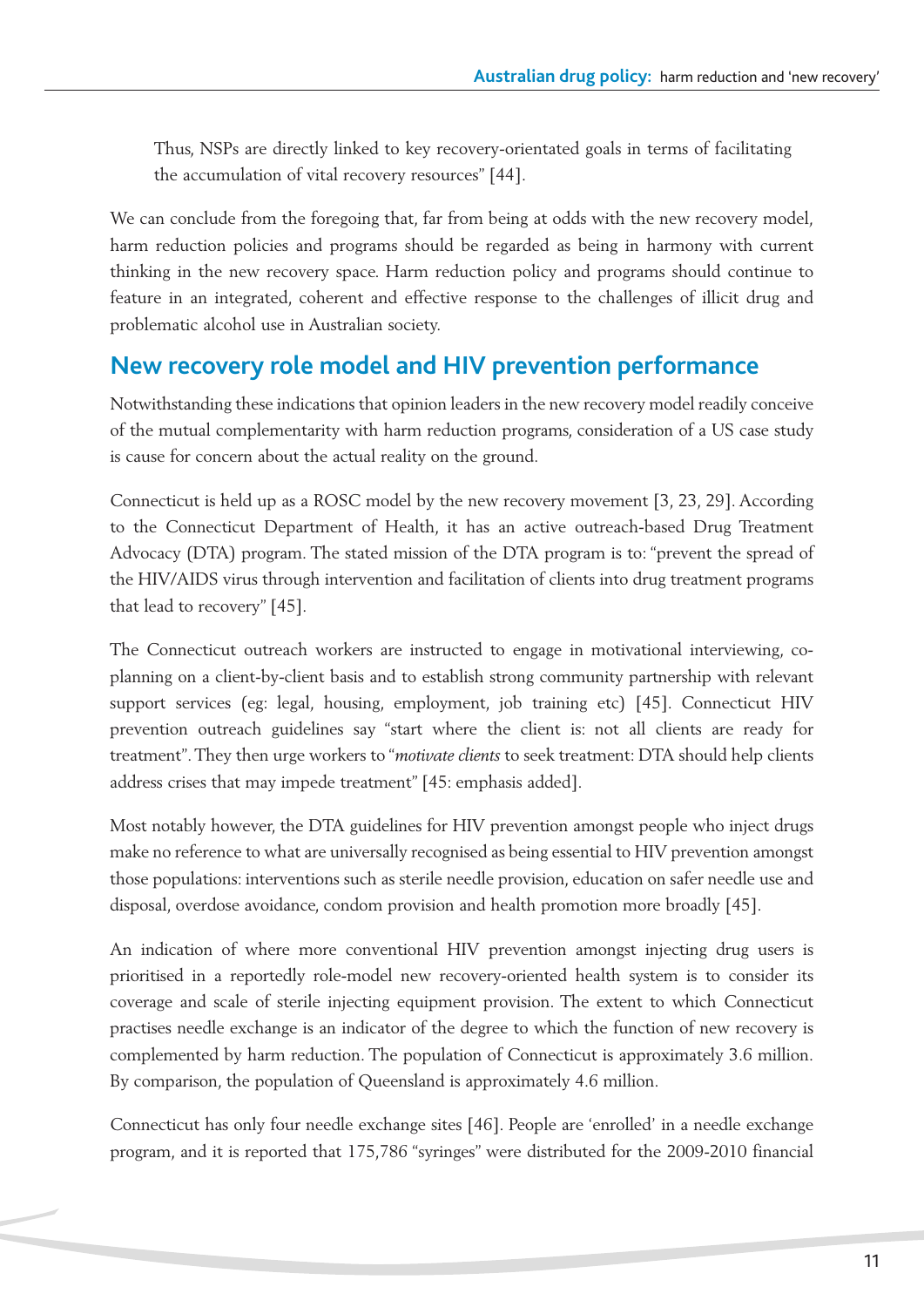year. More than seven million sterile needle and syringes were distributed in Queensland in 2007/2008, and more than 10 million in 2010.

The state of Connecticut's sterile needle and syringe distribution is roughly equivalent to just one medium-sized integrated primary needle and syringe program outlet in Victoria in the same year.

It is reported that in Connecticut 75 new HIV infections were attributed to drug injection in 2008 and 100 new infections were reported for the 2008-2009 financial year, although that is down from the several hundred earlier in the decade [47, 48]. By comparison, in Australia there were no new HIV infections attributed to drug injection in 2008 as reported by the 2009 annual surveillance report [49]. Obviously the epidemiological settings, shaped by history of HIV prevention responses, are different.

There does not appear to be any substantial discussion of needle exchange programs and HIV rates when the 'role model' Connecticut case study was discussed in the new recovery literature.This is indicative of the general lack of discussion about HIV prevention or hepatitis management within new recovery literature more generally, and points to an obvious challenge for policymakers and health services in Australia. The Connecticut academic, Professor Merrill Stringer, who has extensive experience in HIV prevention research, said the Connecticut's recovery approach has "never been in conflict with harm reduction or the needle exchange program" [50].

The existence of high rates of HIV transmission amongst injecting drug users in the celebrated new recovery Connecticut case study illustrates that new recovery advocates have not adequately considered important public health priorities in relation to drug use. Lives may be lost if a new recovery focus was to evolve alongside devalued harm reduction approaches.

# **Reconfiguration and resources**

Governments forming the view that a reconfiguration of the overall service system in the drug and alcohol field to one based largely on new recovery principles will be simple, quick and generate significant savings would be misguided. The available evidence suggests the contrary, and to take significant steps down this path on the basis of such unfounded assumptions is likely to inevitably invite further negative findings such as those in a recent report of the Victorian Auditor General [51].

Any shift to recovery-oriented programs and systems "requires a fundamental change in the culture and attitudes of professionals and communities" [23]. Building communication and trust, as well as shifting the power balance toward consumers of treatment services, is at the heart of envisioned ROSC [23, 32].

Changes in attitude and practice must be far more than rhetoric: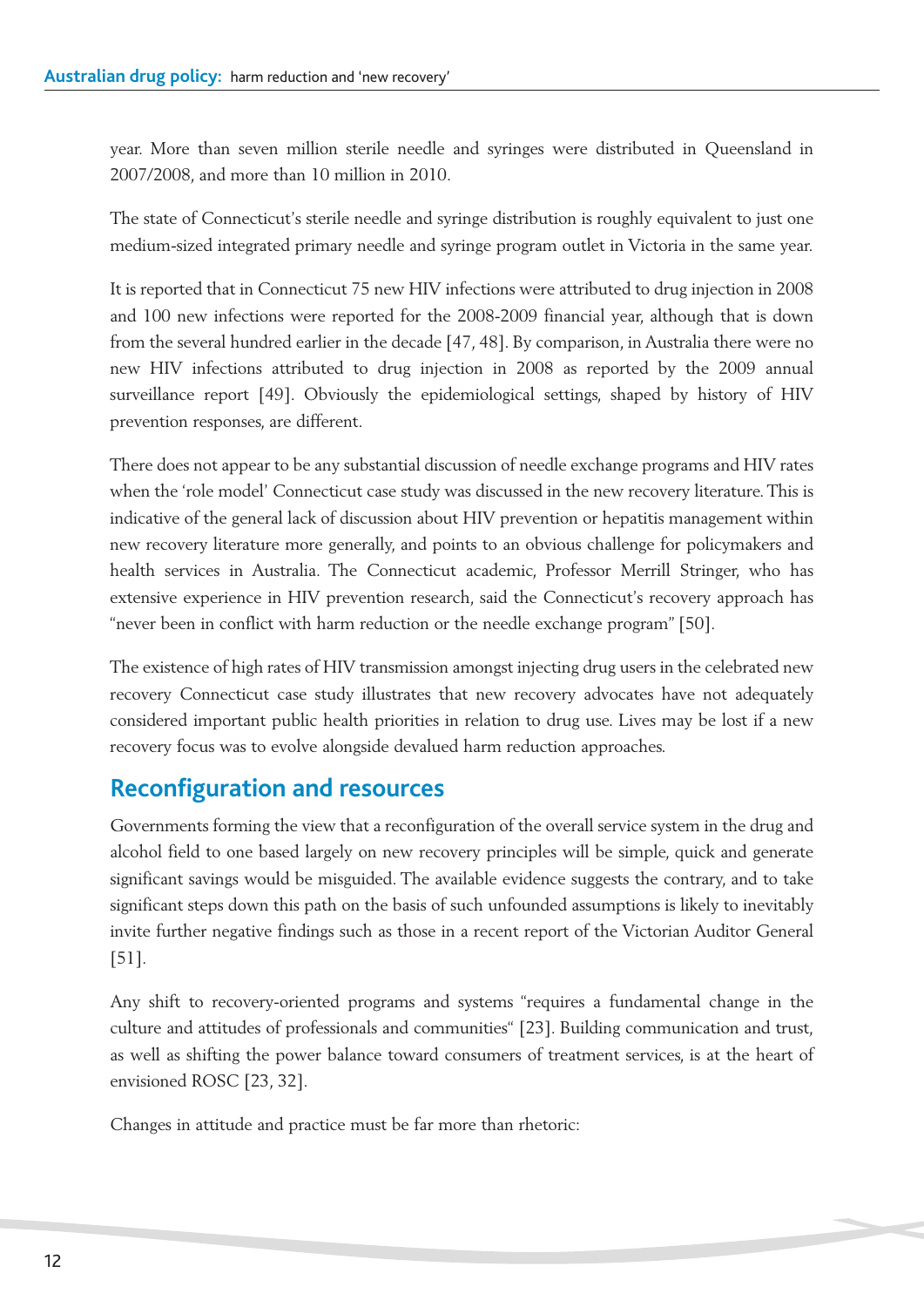"achieving both a recovery-oriented system of care and the implementation of a recovery management philosophy requires substantial changes in treatment philosophies, purchase-of-care strategies, regulatory policies and monitoring protocols, clinical and support service menus, service relationships, the roles of the service professional and service consumer, the training and supervision of staff and volunteers, and intra- and interorganisational relationships" [9: 18].

Elements that may feature in a "recovery management model", it has been argued, could include: multi-agency, multi-disciplinary service teams, integrated or aligned funding streams, cross-training and frequent case conference that include clients and families, coordinated and consistent communication of client/family expectations across all service organisations, an integrated assessment process, use of a single service plan across agencies and rigorous monitoring and "early re-intervention" [9, 52].

A conclusion from one case study was that re-orienting a state treatment system:"requires changes at the system, program, and practitioner levels as well as redefinition and innovation in the service content, delivery/infrastructures, finance mechanisms and outcomes" [53: 232].

Another case study stressed that organisations' cultures and staff attitudes needed to change, and while shifting to new recovery was possible it was found to be "really, really hard" [54: 255].

For recovery to become the "dominant model", it is argued, would require "strategic vision and *bravery"* [3: 99, emphasis added]*.* The concept of a need for boldness or "bravery" has political implications, from the service manager through to government decision makers tasked with improving public health outcomes within political and budgetary constraints.

The consensus is that it takes five to 10 years for organisations/systems to shift toward recovery [6]. In Liverpool, which is regarded as being somewhat down the recovery path, "the speed of transition is slow, and there are on-going cultural issues about the extent of transition to a recoveryoriented approach" [3: 127], leading to the conclusion that "there is little evidence that the overall treatment system has evolved sufficiently to maximise these benefits" [3: 130].

# **Investment implications**

It is lazy to recommend policy shifts in isolation from such key questions as: how much will it cost and can the costs be justified based on the evidence? This is particularly relevant at this juncture in the Australian funding environment, with governments seeking to reduce overall spending.

Rickard, who has substantial experience in the Australian mental health policy shifts toward recovery principles, has stated: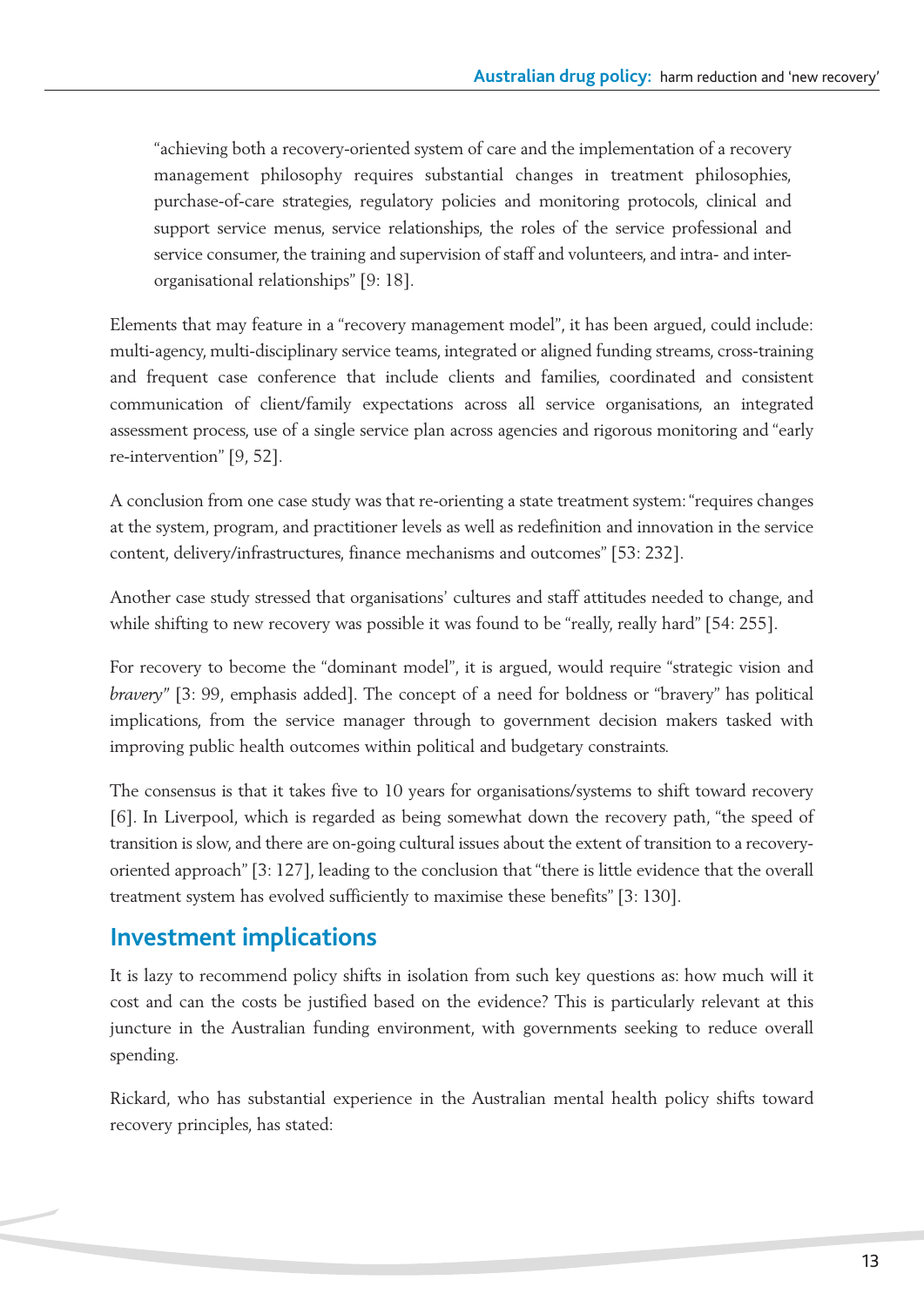"The experience from the mental health sector shows that evolving toward a more recovery-oriented approach is a considerable task. Mental health reform has been taking place over the past 20 years in Australia, and there is still much more to be done. A recovery-oriented system of integrated services, which support the changing needs of consumers over time, requires deep systems-level transformations, and tens of millions of dollars in additional government investment. It's not a cheap quick fix … investment needs to be commensurate with the substantial disease burden attributed to mental and substance use disorders" [55].

With limited international evidence demonstrating the effectiveness of the new recovery paradigm in the drug treatment sphere, such a re-orientation has major implications for the investment required to bring it about with maximum effectiveness.

Re-orienting and re-tooling an entire system toward an overt US-inspired ROSC is a challenge in any economic environment. White recognises this, questioning how it could be achieved "in an environment of tightening resources" [9]. The rise of the new recovery paradigm in the US occurred ahead of the 2008 global financial crisis which has been followed by budgetary cutbacks. England's government implemented recovery policy simultaneously with significant budget realignment.

It has been noted, based upon the limited UK data to date, that "switching to recovery systems" involving "specialist recovery groups" was much more expensive and difficult than treating "lots of clients in outpatient opiate substitution programmes" [3].

Best told the Anex Bulletin in 2011 that it ultimately need not be a more expensive approach. He says that after some initial "pump priming" "governments and politicians like this agenda because it is cheaper in the long term" [41]. However, there does not appear to be the evidencebase required to understand whether or not transforming treatment systems in accordance with the new recovery paradigm would require less investment, let alone a better return on investment.

Transformations toward recovery-oriented systems in the mental health field in Australia indicates that not only is it difficult, time-consuming and requiring fundamental changes, it is an expensive exercise. The harm reduction sector has suffered from severe under investment in Australia. Redressing this problem should be a challenge for all interested in Australia's public health success.

### **An environmental conceptualisation**

The structural changes required should not be under-estimated. There is fertile ground upon which to situate recovery-oriented systems within the 'risk environment' approach associated with Professor Tim Rhodes [25, 56-58]. Such a structural analysis seeks to emphasise that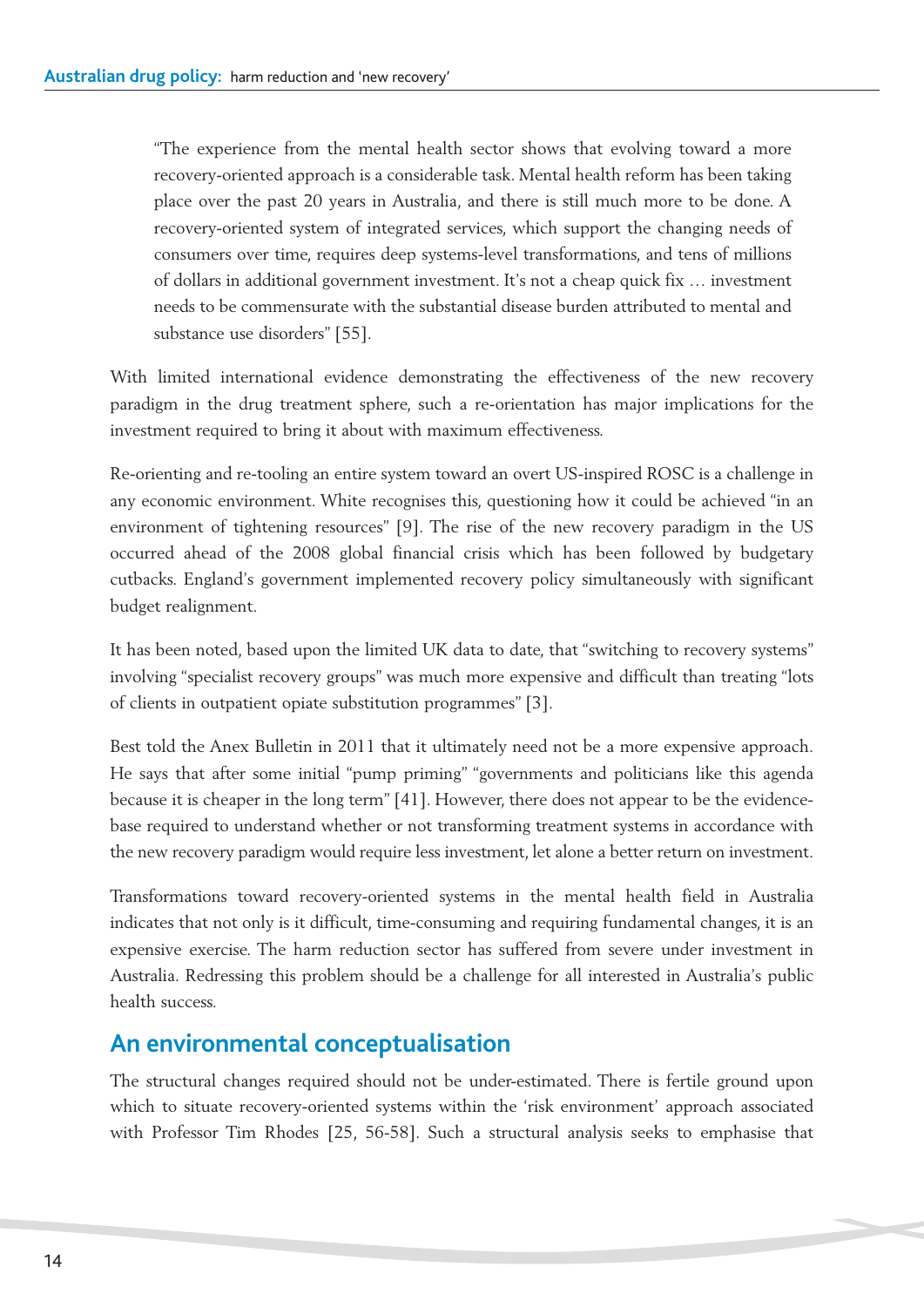structural responses, building of social cohesion, social capital and 'solidarity' are required [7, 58]. A structural approach to HIV prevention, it is argued, regards risk environments as

"the space, whether social or physical, in which a variety of factors exogenous to the individual interact to increase vulnerability", and "much of the most needed 'structural HIV prevention' is unavoidably political in that it calls for community actions and structural changes within a broad framework concerned to alleviate inequity in health, welfare and human rights" [57].

In attempting to better understand factors that assist recovery, its prominent proponents have noted something similar:

"More attention also needs to be given to the role of the environment where substance misuse and remission unfold; the role of environment safety, opportunity for leisure, access to services have been neglected thus far as research typically focuses on individual-level domains to elucidate a psychosocial process" [59].

It is apparent then that harm reduction and new recovery paradigms both need to be concerned in understanding broader questions of social inclusion, especially including employment and housing, community development as well as causes and consequences of inter-generational alcohol and other drug misuse [57, 60].

Therefore, a new recovery-oriented alcohol and other drug policy cannot positively affect any community without also addressing social problems such as those contributing to poor physical and mental health, sub-standard housing, employment (paid or unpaid), and of course the availability and proximity to substances [57, 60].

One of the fundamental premises underpinning a person's potential for 'recovery' is their 'recovery capital' [21, 22, 59]. Three recovery-oriented sites in the UK describe recovery capital and people's potential readiness as being:

- Abstinent from use of crack cocaine and heroin (for a month prior);
- No acute housing problems reported;
- A form of structured activity (at least one day of employment, training or formal education in the last month).

It was found that even when only those three basic criteria were applied, only "one in 12 individuals in the participating sites would qualify as ready for their recovery journeys" [3: 117].

Given that workforce participation is one indicator of a person being in recovery or having recovered [12, 31, 61, 62], recovery on a community-wide impact level is unachievable without the participation of the private sector where most employment, employment loss, workplace stimuli and trauma occurs. This is one of the lessons described in the Connecticut Community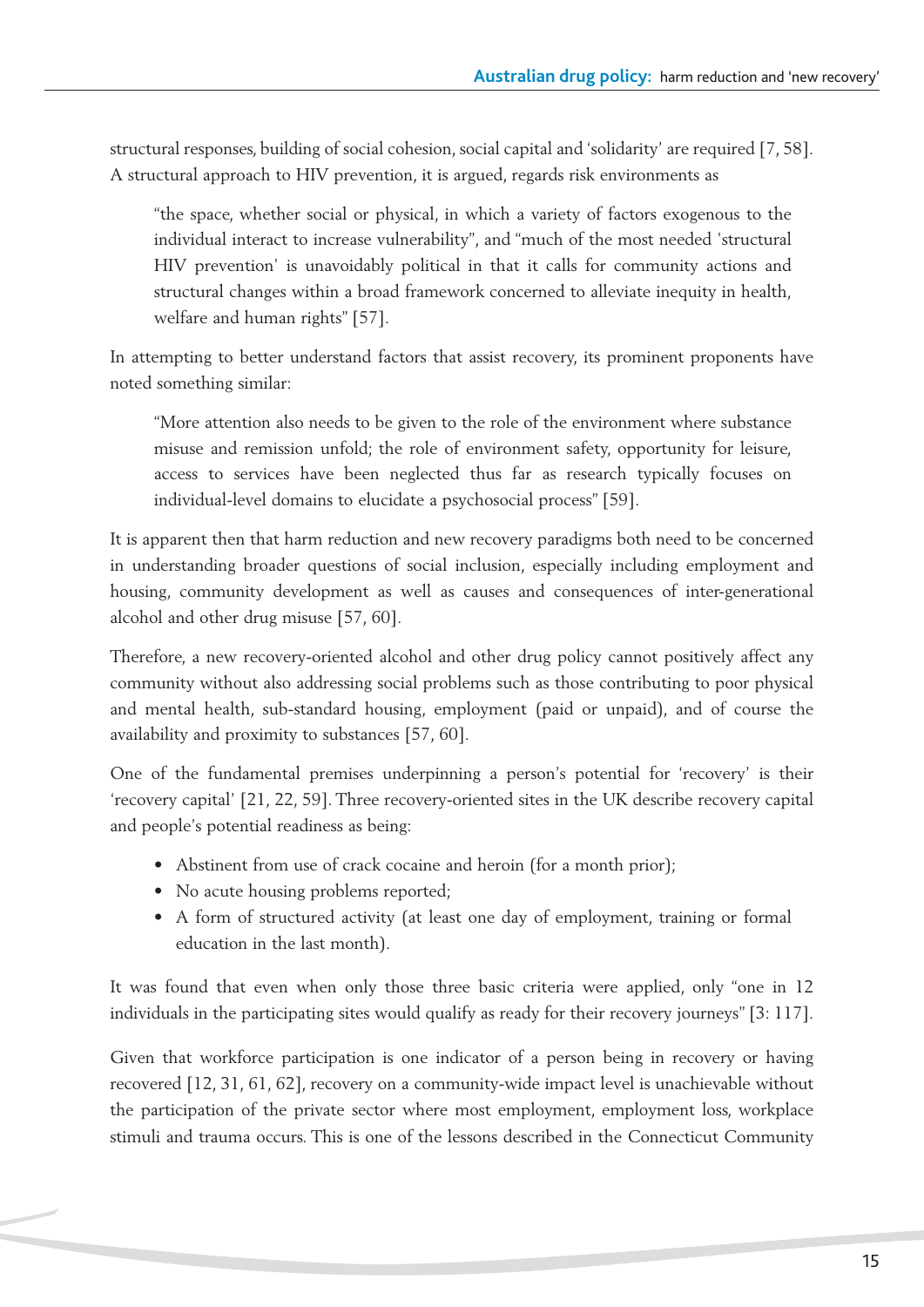for Addiction Recovery case-study, where volunteer recovery 'counsellors' were trained in assisting people find employment [20].

However, as has been documented in the UK, there are extremely complex and deeply embedded structural barriers preventing many people with problematic substance use histories entering the workforce, one of which is insistence by employers to conduct drug testing and criminal record checks on job applicants [61, 62].

Australia's employment support system has been regarded by some commentators as not serving the particular needs of those whose barriers to employment include a disability, injury or other health conditions which should, but is generally not understood to include addictions. The current system encourages and rewards employment service providers for relatively quick interventions and early placement into employment, "easy wins". It does not encourage or support more holistic and supportive case management of a client's whole set of circumstances to bring about a long term, sustainable change in those circumstances.

A large scale move to new recovery-oriented approaches should not be undertaken in isolation from much wider consideration of other elements of government activity and policy that may impact on the effectiveness of such a move. This has very significant ramifications for the speed and scope of any such re-orientation of drug and alcohol policy.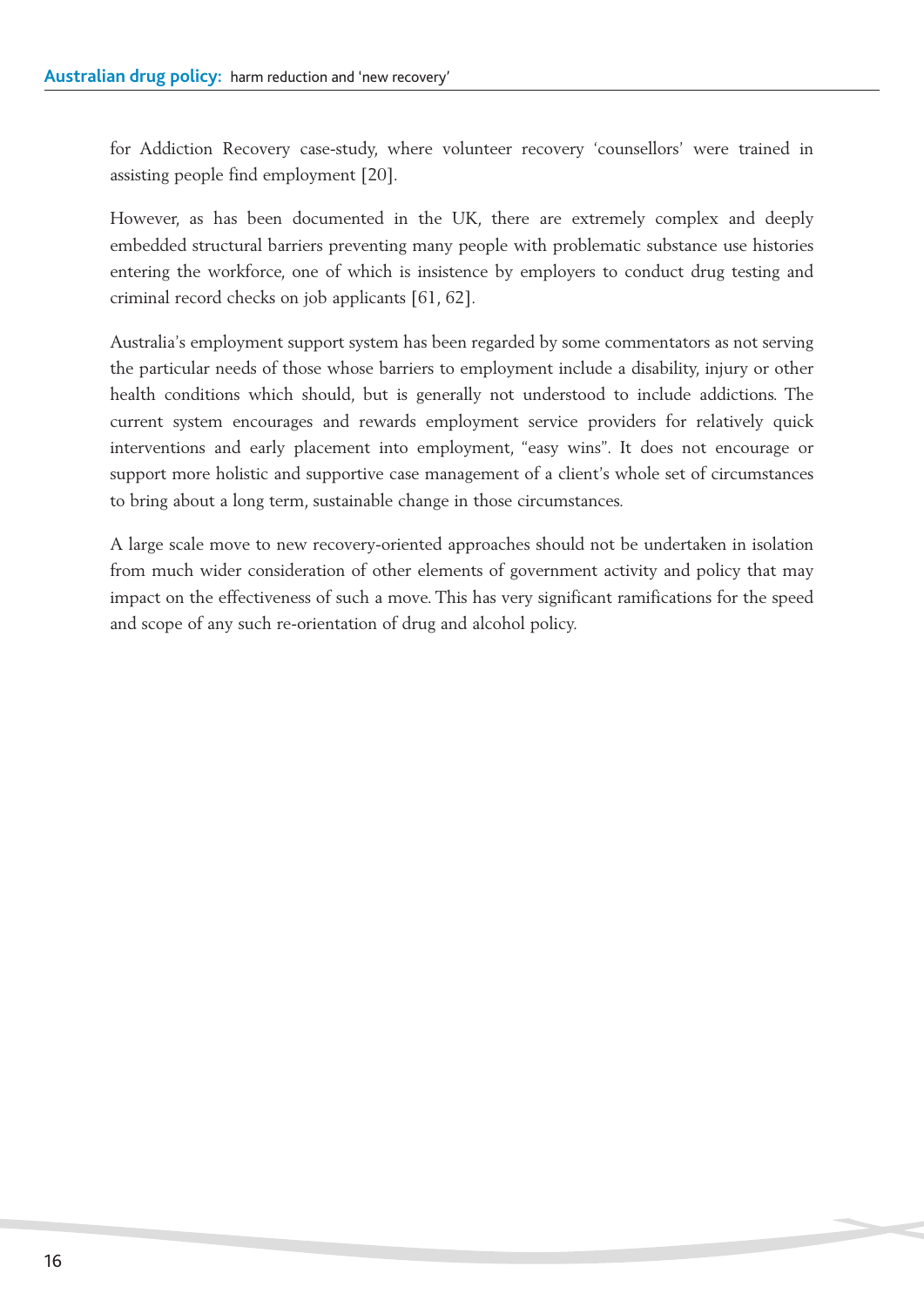# **In conclusion**

We know new recovery in the form that is spreading from the United States to Australia via the UK has a particular philosophy and meaning attached to it when used in the context of drug policy. It has a philosophy and meaning that could see it become a tool that undermines the support for, and therefore the value of, Australia's evidence-based harm minimisation policies and approaches.

In particular, there is a natural suspicion that policy shifts toward a systems-level recovery-oriented paradigm could threaten the backbone of the needle and syringe programs and opioid replacement treatment systems.This remains to be seen, but indeed may turn out to be the case if new recovery becomes a rushed operating paradigm without investment in the necessary *additional* resources required to implement it.

Recovery models and rhetoric should not be used to either mask or justify erosion of the lifesaving and cost effective approach of harm reduction throughout Australia. Some prominent new recovery leaders purportedly support the mutual complementarity of harm reduction and recovery programs. However, new recovery has rarely championed harm reduction programs. A simple new recovery adoption will therefore likely erode the lifesaving Australian harm minimisation approach.

Given the weak evidence-base, wholesale shifts toward the new recovery paradigm as it is currently framed involves significant risks. In a contemporary context of government budget pressures, this risk is heightened.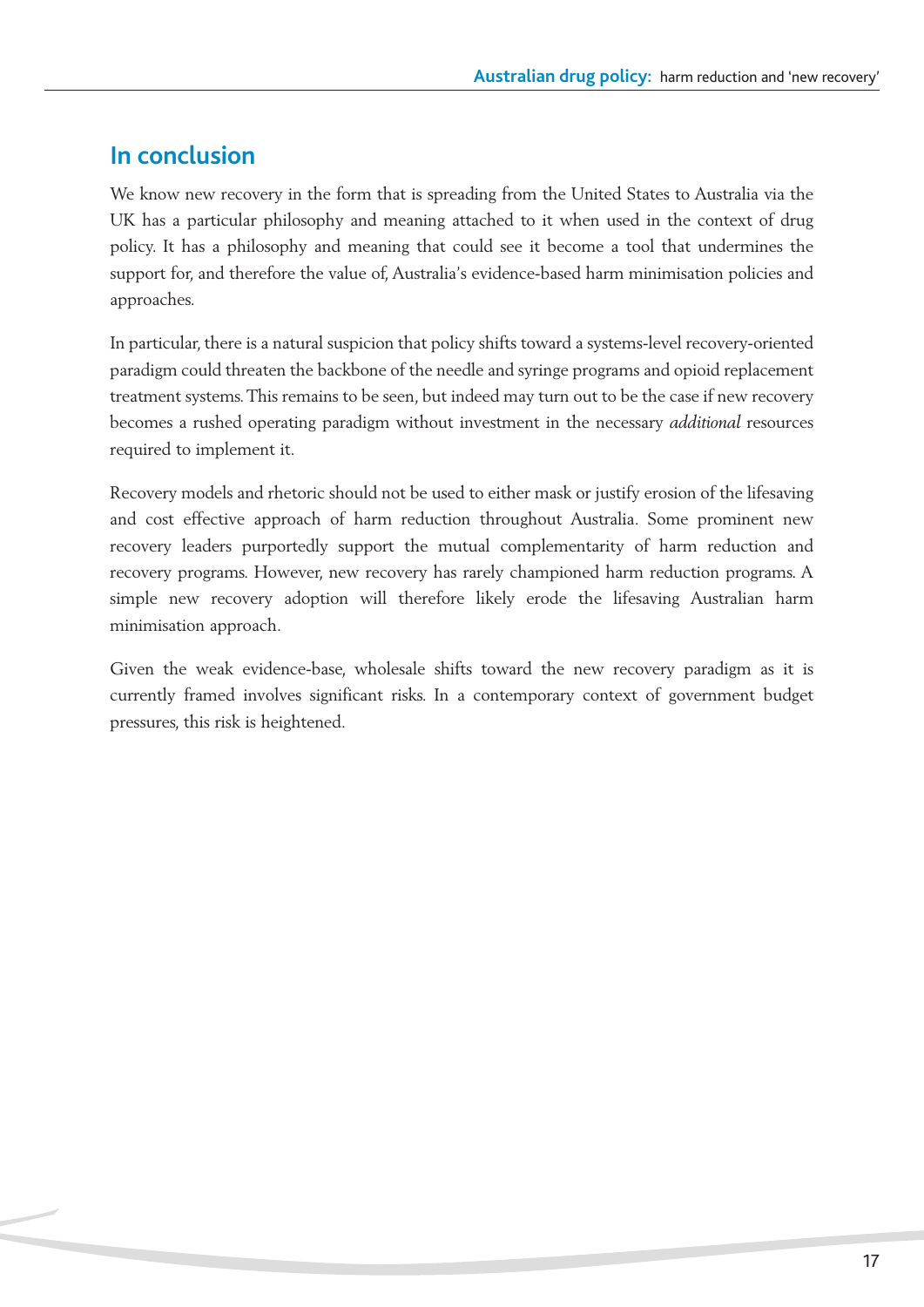#### **References**

- 1. White W. **Toward a New Recovery Movement: Historical Reflections on Recovery, Treatment and Advocacy** In: *Prepared for the Center for Substance Abuse Treatment Recovery Community Support Program Conference, "Working Together for Recovery" April 3-5, 2000* Alexandria, Virginia: http://www.aabibliography.com/bill\_white\_advocacy \_treatment\_addictions.html; 2000.
- 2. DoHA. **Australian National Drugs Strategy 2010- 2015: A framework for action on alcohol, tobacco, illegal and other drugs**. In. Canberra: Australian Department of Health and Ageing; 2011.
- 3. Best D. **Addiction Recovery: a movement for social change and personal growth in the UK.** Brighton: Pavilion Publishing (Brighton) Ltd; 2012.
- 4. White W. **Recovery: Its history and renaissance as an organizing construct. Alcoholism Treatment Quarterly.** *Alcoholism Treatment Quarterly* 2005,23:3- 15.
- 5. White W. **The history and future of peer-based addiction recovery support services.** In: *Substance Abuse and Mental HealthServices Administration, Consumer and Family Direction Initiative 2004 Summit Washington,* DC.; 2004.
- 6. Kelly J, White W. **Addiction Recovery Management: Theory, Research and Practice:** Humana Press; 2011.
- 7. Best D, Rome A, Hanning K, White WJ, Gossop M, Taylor A, Perkins A. **Research For Recovery: A Review of the Drugs Evidence Base** In. Edinburgh: Scottish Government Social Research; 2010.
- 8. Berridge V. **The rise, fall, and revival of recovery in drug policy.** *The Lancet* 2012,379:22-23.
- 9. White W. **Recovery Management and Recoveryoriented Systems of Care: scientific rationale and promising practices.** In. Chicago: Northeast Addiction Technologry Transfer Center, the Great Lakes Addiction Technology Transfer Centre and the Philadelphia Department of Behavioural/Menthal Retardation Services; 2008.
- 10. SAHMSA. **SAMHSA's Working Definition of Recovery from Mental Disorders and Substance Use Disorders.** In. http://blog.samhsa.gov/2011/12/22/samhsa%e2%80 %99s-definition-and-guiding-principles-of-recovery- %e2%80%93-answering-the-call-for-feedback/; 2012.
- 11. Sheedy C, Whitter M. **Guiding Principles and Elements of Recovery-Oriented Systems of Care: what do we know from the research.** In. Rockville Center for Substance Abuse Treatment, Substance Abuse and Menthal Health Services Administration (US Department of Health and Human Services); 2009.
- 12. UKGovt. **Putting Full Recovery First.** In. London: UK Department of Health, Home Office, Her Majesty's Treasury, Cabinet Office, Department of Education, Ministry of Justice; 2012.
- 13. HMGovernment. **Drug strategy 2010. Reducing demand, restricting supply building recovery: supporting people to live drug free life.** In. London: Office of the Home Secretary. United Kingdom Government; 2010.
- 14. DoH. **Whole of government Victorian alcohol and drug strategy: Community Consultation.** In. Melbourne: Victorian Government Department of Health; 2011.
- 15. White W. **Narcotics Anonymous and the Pharmacotherapeutic Treatment of Opioid Addiction in the United States.** In. Chicago: Philadelphia Department of Behavioral Health and Intellectual disAbility Services, Great Lakes Addiction Technology Transfer Center 2011.
- 16. **What is recovery? A working definition from the Betty Ford Institute.** *Journal of Substance Abuse Treatment* 2007,33:221-228.
- 17. **What Is Recovery? Revisiting the Betty Ford Institute Consensus Panel Definition.** *Journal of Groups in Addiction and Recovery* 2010,5:89-93.
- 18. White W, Mojer-Torres L. **Recovery-oriented methadone maintenance** Chicago: Great Lakes Addiction Technology Transfer Center, Philadelphia Department of Behavioral Health and Mental Retardation Services, Northeast Addiction Technology Transfer Center; 2009.
- 19. White WL. **Addiction recovery: Its definition and conceptual boundaries.** *Journal of Substance Abuse Treatment* 2007,33:229-241.
- 20. Valentine P. **Peer-Based Recovery Support Services Within a Recovery Community Organization: The CCAR Experience.** In: *Addiction Recovery Management: Theory, Research and Practice.* Edited by Kelly J,White W: Humana Press; 2011:259-279.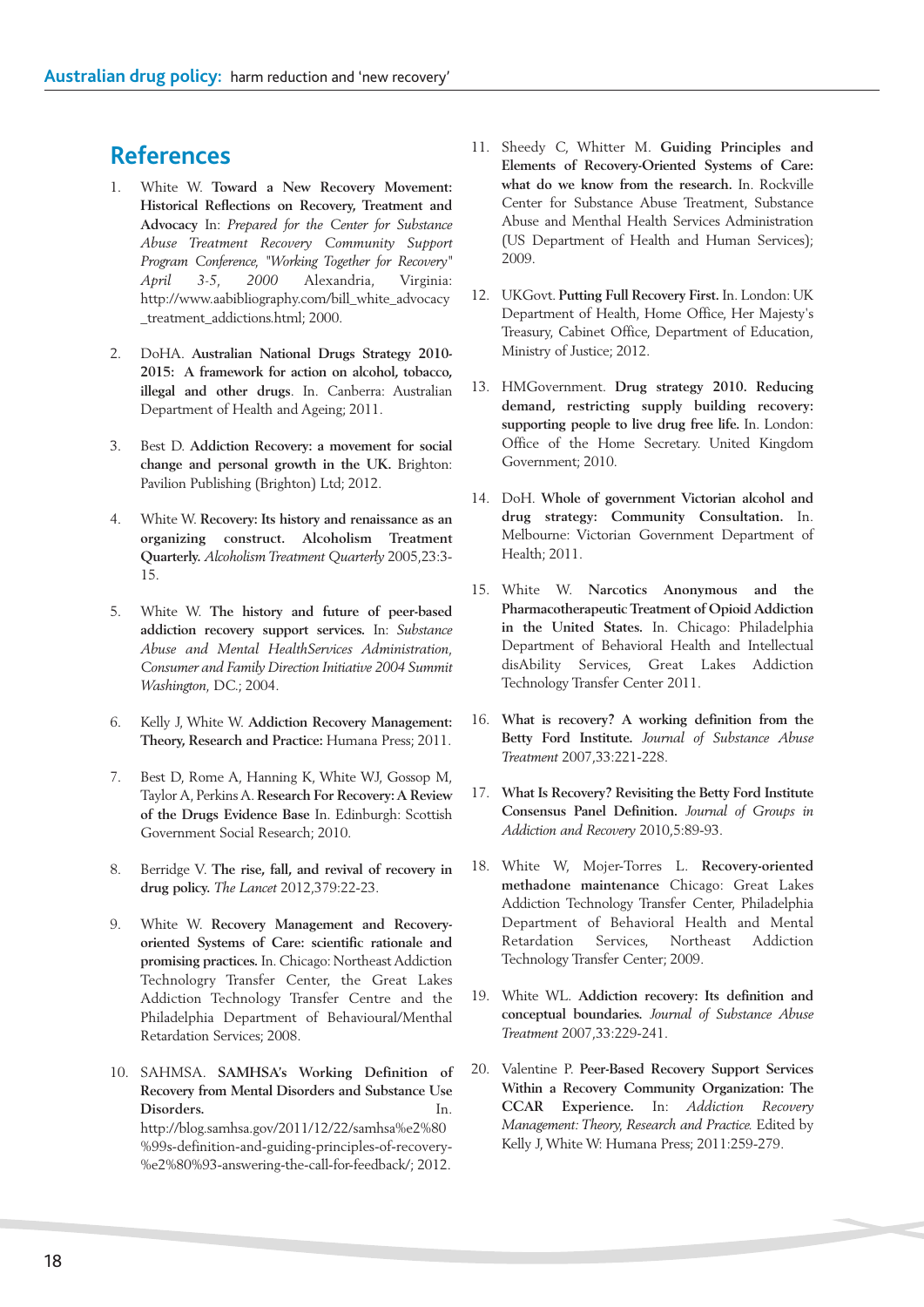- 21. Laudet AB. **What does recovery mean to you? Lessons from the recovery experience for research and practice.** *Journal of Substance Abuse Treatment* 2007,33:243-256.
- 22. Laudet AB. **Building the Science of Recovery.** In. Edited by Flaherty MT, Langer D. Pittsburgh: Institute for Research, Education and Training in Addictions; 2009.
- 23. Best D. **Addiction Recovery: a handbook.** Brighton: Pavillion Publishing; 2012.
- 24. Wilson D, Kwon A, Anderson J, Thein R, Law M, Maher L, *et al.* **Return on investment 2: evaluating the cost-effectiveness of needle and syringe programs in Australia.** In. Sydney: Australian Government Department of Health and Ageing, National Centre in HIV epidemiology and clinical research (University of NSW). 2009.
- 25. Rhodes T, Hedrich D. **Harm reduction: evidence, impacts and challenges.** In: *EMCDDA Monographs* Luxembourg: European Monitoring Centre for Drugs and Drug Addiction,; 2010.
- 26. UKDPC. **The UK Drug Policy Commission Recovery Consensus Group: a vision of recovery.** In; 2008.
- 27. SAMHSA. **SAMHSA's Working Definition of Recovery from Mental Disorders and Substance Use Disorders.** In. http://blog.samhsa.gov/2011/12/22/samhsa%e2%80 %99s-definition-and-guiding-principles-of-recovery- %e2%80%93-answering-the-call-for-feedback/; 2012.
- 28. SAMHSA. **SAMHSA's Working Definition of Recovery Updated.** In: Substance Abuse and Mental Health Services Administration; 2012.
- 29. Valentine P. **Connecticut's Journey to a Statewide Recovery-Oriented Health-care System: Strategies, Successes and Challenges.** In: *Addiction Recovery Management: Theory, Research and Practice.* Edited by Kelly J, White W: Humana Press; 2011:209-234.
- 30. Valentine PA, White WL, Taylor P. **The Recovery Community Organization: Toward A Working Definition and Description** In. http://www.facesandvoicesofrecovery.org/pdf/valenti ne\_white\_taylor\_2007.pdf; 2007.
- 31. Achara-Abrahams I, Evans AC, Kenerson-King J. **Recovery-Focused Behavioral Health System Transformation: A Framework for Change and Lessons Learned from Philadelphia.** In: *Addiction*

*Recovery Management: Theory, Research and Practice.* Edited by Kelly J,White W: Springer Science; 2011.

- 32. White W. **Peer-based Addiction Recovery Support: history, theory, practice and scientfic evaluation.** In. Chicago: Great Lakes Addiction Technology Transfer Centre, Philadelphia Department Behavioural Health and Mental Retardation Services; 2009.
- 33. Farrell M, Gowing L, Marsden J, Ling W, Ali R. **Effectiveness of drug dependence treatment in HIV prevention.** *International Journal of Drug Policy* 2005,16:67-75.
- 34. HRI. **Position Statement from Harm Reduction International** In: Harm Reduction International (formerly International Harm Reduction Association); 2012. http://www.ihra.net/what-is-harm-reduction 2012.
- 35. AIHW. **National Opioid Pharmacotherapy Statistics Annual Data collection: 2010 report.** In: *Drug Treatment Series.* Canberra: Australian Institute of Health and Welfare; 2011.
- 36. White W. **The recovery paradigm and the future of medication-assisted treatment. Plenary Remarks: American Association for the Treatment of Opioid Dependence, Inc Conference.** New York City, April 28 2009.
- 37. White W. **Pathways from the Culture of Addiction to the Culture of Recovery: A Travel Guide for Addiction Professionals:** Hazelden, Minnesota; 1996.
- 38. Futterman R, Lorente M, Silverman S. **Integrating harm reduction and abstinence-based substance abuse treatment in the public sector.** *Substance Abuse* 2004,25:3-7.
- 39. Neale J, Nettleton S, Pickering L. **What is the role of harm reduction when drug users say they want abstinence?** *International Journal of Drug Policy* 22(3):189-93 2010.
- 40. Hunt N. **Don't abstain from healthy debate. Neil Hunt quoted in Anex Bulletin, volume 10, edition 2.** In: Anex; 2011:5.
- 41. Best D. **Walking towards reduced stigma - Interview with Associted Professor David Best.** In. Anex Bulletin: Anex; 2011:4-5.
- 42. White W. **William White to Dr Patrick Griffiths (Anex). Email communication: Feb 3, 2012.** In; 2012.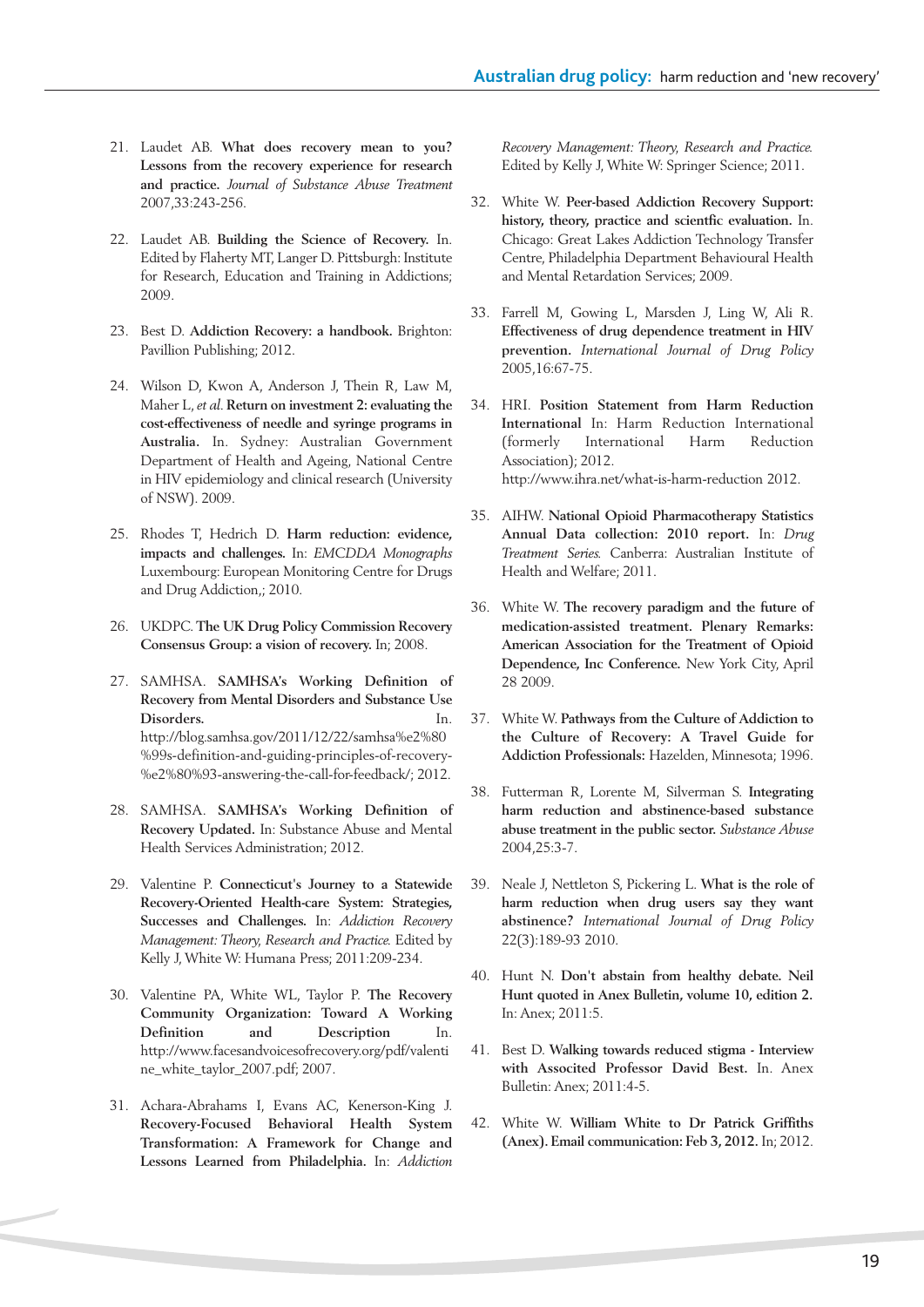- 43. Pickard H. **Walking towards reduced stigma - Interview with Heather Pickard, Chief Executive Officer, Self Help Addiction Resource Centre, Australia.** In. Anex Bulletin: Anex; 2011:4-5.
- 44. Bamber S. **Stephen Bamber on Nigel Brunsdon's Injecting Advice website.** In; http://injectingadvice.com/articles/guestwrite/174 stephenbamber1 2010.
- 45. **Guidelines for Drug Treatment Agency 2008.** In. Connecticut: State of Connecticut Department of Public Health AIDS and Chronic Diseases Section; 2008.
- 46. **Report: The Connecticut Syringe Exchange Summary State Fiscal Year July 1, 2009-June 30, 2010.** In. Connecticut: State of Connecticut Department of Public Health 2010.
- 47. **Cases of HIV disease, by year of diagnosis and risk, Connecticut, 2006-2010 (data reported through 2011) (missing risk imputed).** In: Connecticut Department of Public Health; 2011.
- 48. **Epidemiologic Profile of HIV/AIDS in Connecticut (2010).** In. Connecticut: State of Connecticut Department of Public Health 2010.
- 49. NCHECR. **2009 annual surveillance report: HIV/AIDS, viral hepatitis and sexually transmissible infections in Australia.** In. Sydney: National Centre in HIV Epidemiology and Clinical Research; 2009.
- 50. Singer M. **Email correspondence** In. Edited by Griffiths P. Melbourne; 2012.
- 51. Auditor. **Victorian Auditor General Report in Drug and Alcohol Prevention.** In. Melbourne: Victorian Auditor General; 2011.
- 52. Flaherty MT. **Special Report: A Unified Vision for the Prevention and Management of Substance Use Disorders: Building Resiliency, Wellness and Recovery – A Shift from an Acute Care to a Sustained Care Recovery Management Model.** In. Pittsburgh: Institute for Research, Education and Training in Addictions 2006.
- 53. Kirk T. **Connecticut's Journey to a Statewide Recovery-Oriented Health-care System: Strategies, Successes and Challenges.** In: *Addiction Recovery Management: Theory, Research and Practice.* Edited by Kelly J,White W: Humana Press; 2011:209-234.
- 54. Boyle M, Loveland D, George S. **Implementing Recovery Management in a Treatment Organisation.** In: *Addiction Recovery Management: Theory, Research and Practice.* Edited by Kelly J, White W: Humana Press; 2011:235-258.
- 55. Rickard D. **Experience with recovery systems-level policy and practice transformations in mental health field in Australia.** In. Edited by Griffiths DP. Email conversation ed. Melbourne; 2012.
- 56. Rhodes T. **The 'risk environment': a framework for understanding and reducing drug-related harm.** *International Journal of Drug Policy* 2002,13:85-94.
- 57. Rhodes T, Singer M, Bourgois P, Friedman SR, Strathdee SA. **The social structural production of HIV risk among injecting drug users.** *Social Science & Medicine* 2005,61:1026-1044.
- 58. Strathdee SA, Hallett TB, Bobrova N, Rhodes T, Booth R,Abdool R, Hankins CA. **HIV and risk environment for injecting drug users: the past, present, and future.** *The Lancet* 2010,376:268-284.
- 59. Laudet AB,WhiteW. **Recovery Capital as Prospective Predictor of Sustained Recovery, Life satisfaction and Stress among former poly-substance users.** *Substance Use and Misuse* 2008,43:27-54.
- 60. White W, Kurtz E. **Recovery. Linking addiction treatment and communities of recovery: a primer for addiction counselors and recovery coaches** In. Chicago - The Addiction Technology Transfer Center Network Funded by Substance Abuse and Mental Health Services Administration; 2006.
- 61. Spencer J, Deakin J, Seddon T, Ralphs R, Boyle J. **Getting Problem Drug Users (Back) Into Employment. Part Two.** In. London: UK Drug Policy Commission; 2008.
- 62. Harris N. **Getting Problem Drug Users (Back) Into Employment. Part One: Social Security and Problem Drug Users: Law and Policy.** In. London: UK Drug Policy Commission; 2008.